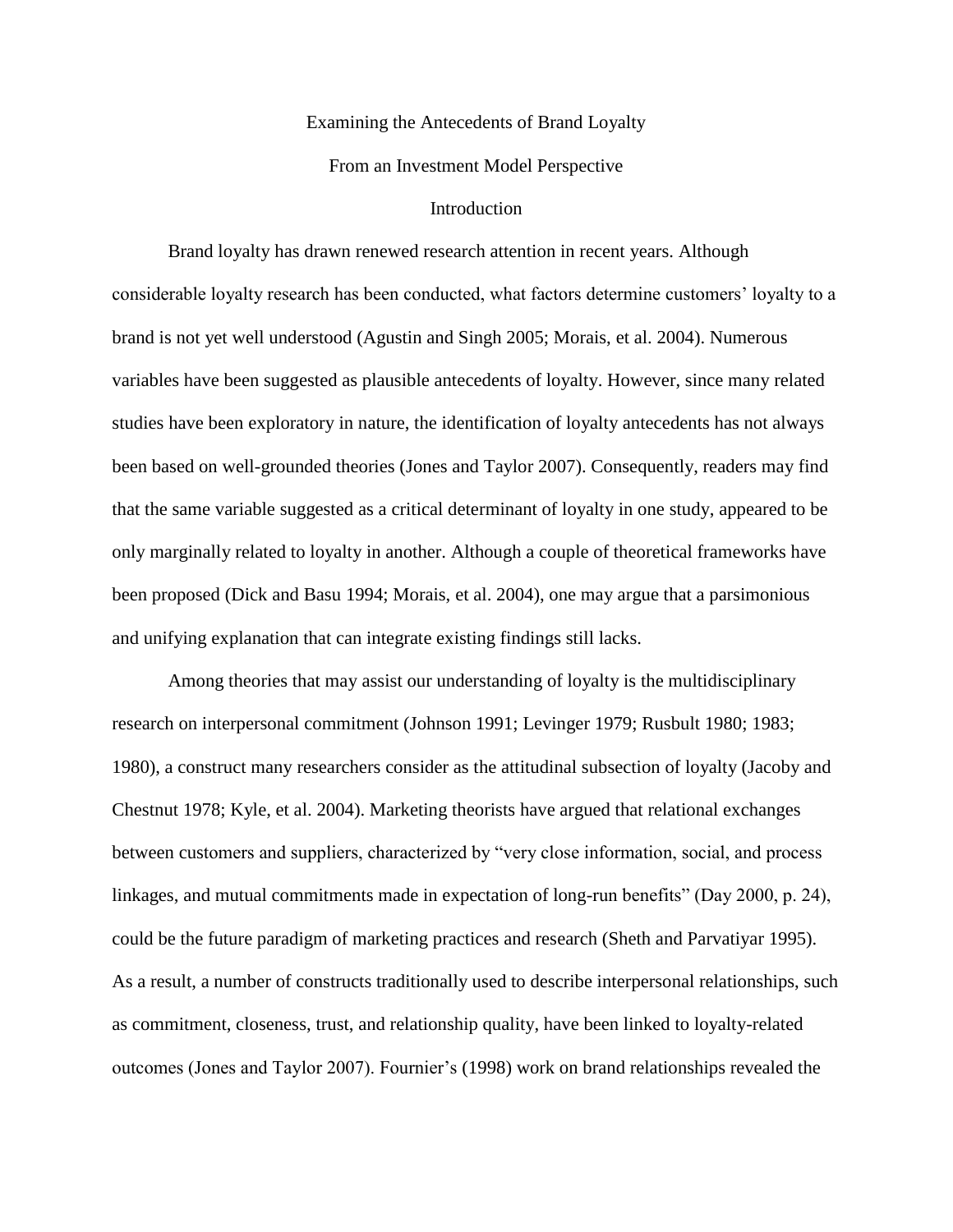utility of interpersonal relationship theories in examining brand-person types of relationships. Further, Jones and Taylor (2007) articulated that

"…service loyalty, as compared to loyalty to tangibles, is dependent on the development of interpersonal relationships …then examination of the loyalty-related outcomes that ensue from interpersonal relationships (i.e., romantic partnerships and friendships) could prove useful in the conceptualization of the service loyalty construct." (p. 37)

Thus, it seems interpersonal relationship theory might be useful in the explanation and examination of the brand loyalty phenomenon with regard to services. This study proposes that social psychology"s Investment Model (IM) (Rusbult 1980; 1983; 1980), may help identify the key determinants of loyalty. IM suggests that one"s commitment to an interpersonal relationship is: strengthened by the amount of satisfaction that one derives from the relationship, fueled by the size of the investment in the relationship, and weakened by the quality of alternatives to the relationship. In the past two decades, IM has been empirically supported by numerous studies (Le and Agnew 2003). Further, the model appears to be consistent with current findings on loyalty determinants in marketing and tourism literature. This model, if supported, would (1) integrate extant research findings, (2) lend a solid theoretical foundation to the discussion on loyalty formation, and (3) provide guidance to service providers in developing and diagnosing loyalty programs.

### Literature Review

# *The Investment Model*

IM was initially developed as a means of describing satisfaction and commitment related to romantic involvement (Rusbult 1980). It is "a theory of the process by which individuals become committed to their relationships as well as the circumstances under which feelings of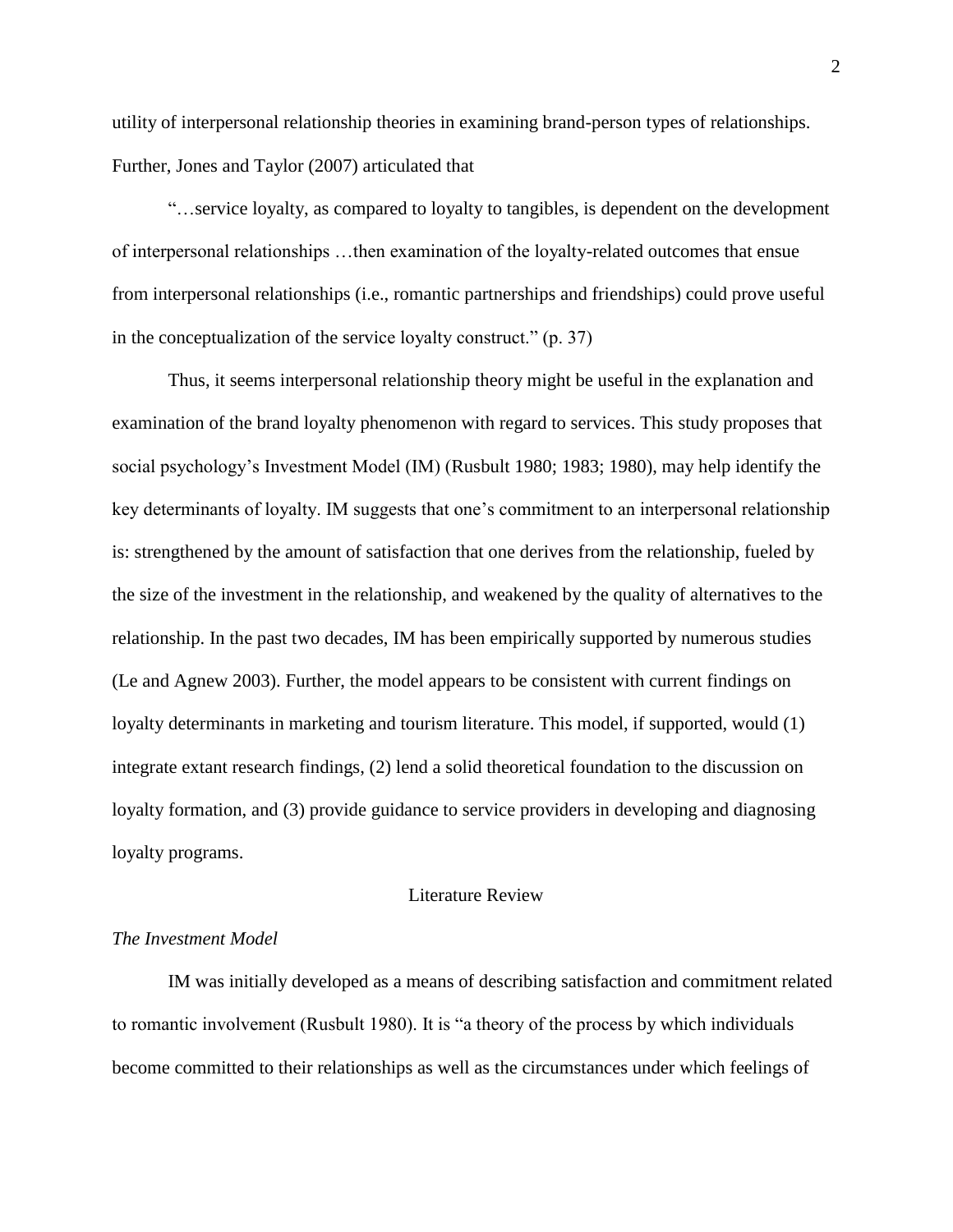commitment erode and relationships end" (Rusbult, et al. 1994, p. 116). Following and extending major principles of interdependence theory (Kelley and Thibaut 1978; Thibaut and Kelley 1959), IM proposes that one"s commitment to a dyadic relationship is a function of (a) satisfaction with the relationship, (b) a comparison of the best available alternatives to the relationship, and (c) one"s investments in the relationship. To facilitate the following discussion, the participant in discussion is hereafter referred to as John, and his partner is referred to as Mary.

*Satisfaction.* IM assumes that people are generally motivated to maximize rewards and minimize costs (Rusbult 1980). Following interdependence theory, the Model proposes that John"s satisfaction (SAT) with the relationship depends on the rewards John estimates to derive from the relationship, the amount of costs it takes, and his general expectations of relationships. John"s expectations result from two sources: John"s past experiences, and John"s social comparison with friends and family. John will feel satisfied with the relationship to the degree that the rewards relative to costs obtained in that relationship exceed his expectations.

*Quality of Alternatives.* Simultaneously, John may also contemplate what might be experienced outside the current relationship. That is, what his relationship experience would be if he were not with Mary, but in the best alternative situation (Rusbult, et al. 1994), such as in another relationship, or being alone. The quality of alternatives (ALT) is "individual-level forces" pulling one from sustaining the relationship. John"s commitment to Mary is reduced to the degree that the quality of alternatives is high. Conversely, John may feel more committed to the relationship if the "pulling forces" are weak.

*Investment Size.* Finally, investment size, i.e., any tangible or intangible resources attached to a relationship that may be lost or diminished once the relationship is dissolved, also contributes to the stability of a partnership. A variety of things may be tied to John"s current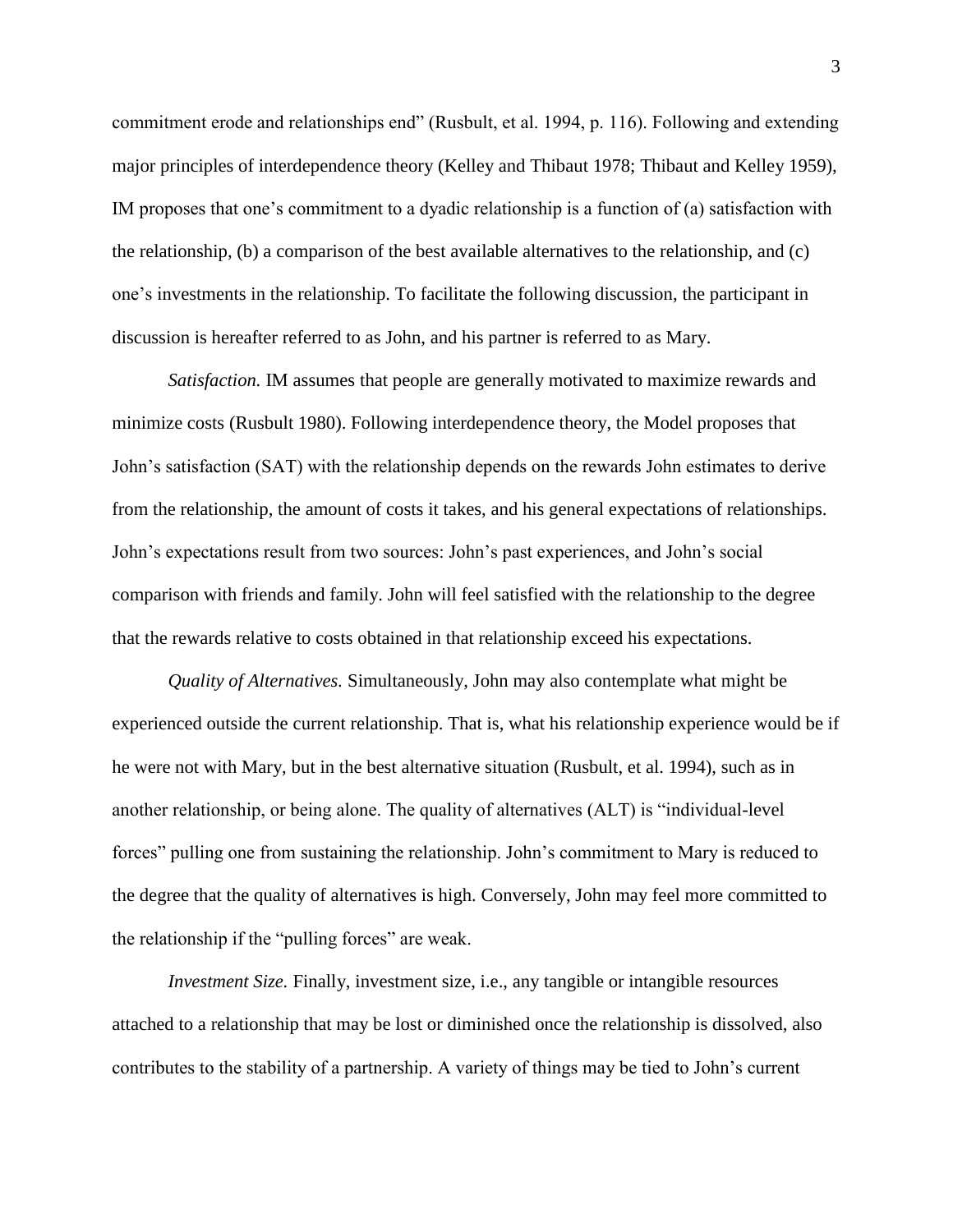relationship, for which John becomes bound to his relationship with Mary. Investments (INV) may include intrinsic/direct investments, such as time or self-disclosure, and extrinsic/indirect investments, such as mutual friends and social status that the relationship brings. In certain circumstances, "social norms and moral prescriptions may serve as compelling sources of investment" (Rusbult 1991, p. 159).

Thus, IM maintains that John"s commitment to Mary is strengthened by the level of satisfaction that John derives from the relationship, is fueled by his investments to the relationship, and is weakened by the quality of alternatives to the relationship. The three forces may sometimes work in concert. For instance, poor satisfaction, attractive alternative options, and low investment size, may work together and push John to leave Mary. Elsewhere, the three forces may strain against each other. For instance, substantial investment and poor alternatives may trap John in a less satisfactory relationship. Research has suggested that "not all of these factors must be present for commitment to be experienced", and "there can be a lack of commitment when only one component is promoting commitment" (Le and Agnew 2003, p. 39). Represented mathematically, commitment (COM) is defined as:

### $COM=(SAT-ALT) + INV$

#### *Empirical Support of the Model*

Since its introduction to the literature, the utility of IM has been extensively examined. Le and Agnew"s (2003) meta-analysis reported robust significant correlations between the three antecedents and commitment. Collectively, these three factors account for an average of 61 percent of the variance in commitment.

Although IM was originally proposed to examine interpersonal relationships, it has been tested across various non-personal settings, such as organizational and job commitments (Farrell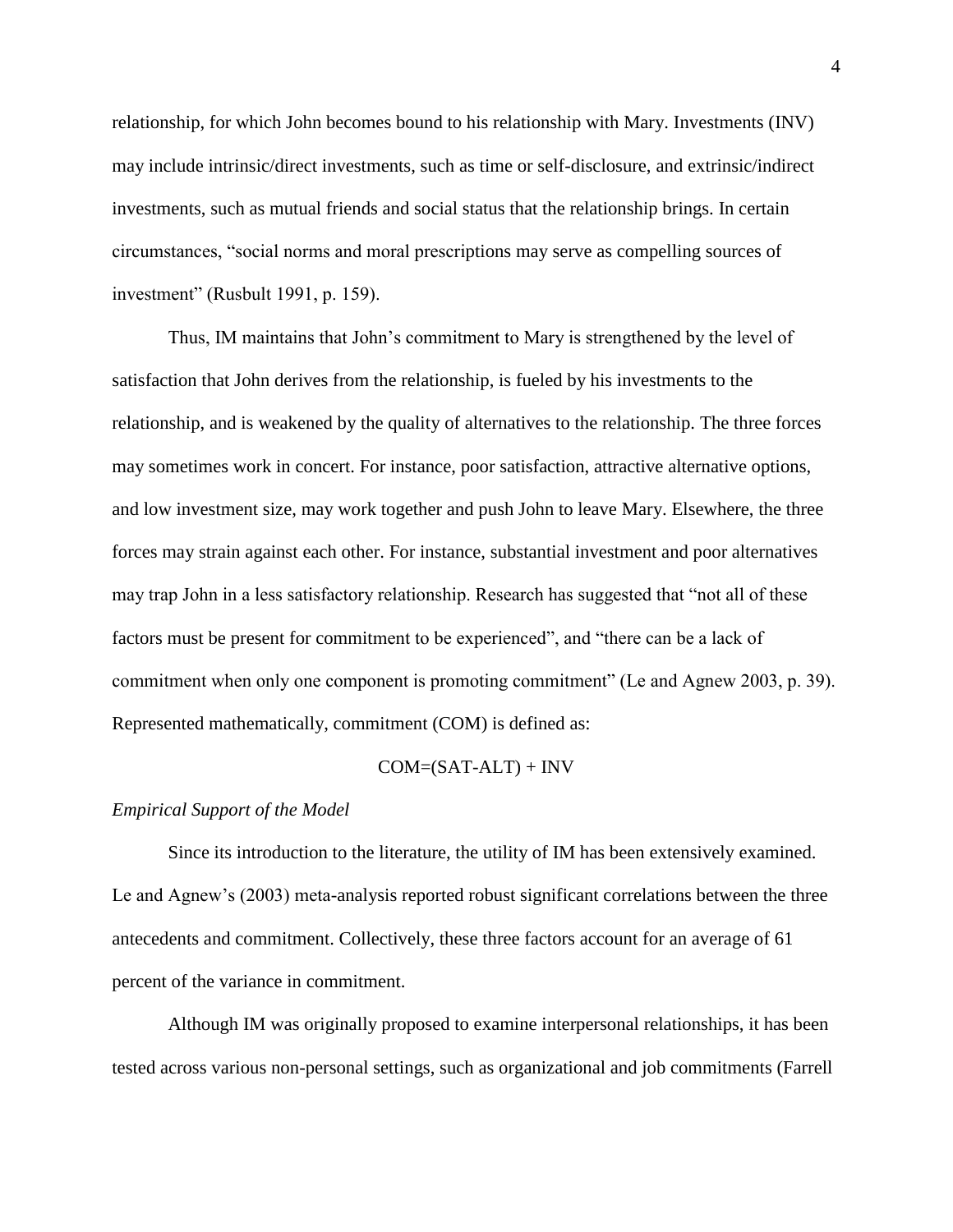and Rusbult 1981; Oliver 1990) and business interactions (Ping 1993). Support for the model has also been obtained in non-relational domains, although the model has been shown to better predict interpersonal relations (Le and Agnew 2003). Le and Agnew (2003, p. 54) concluded that "the Investment Model is not strictly an interpersonal theory and can be extended to such areas as commitment to jobs, persistence with hobbies or activities, loyalty to institutions, decisionmaking, and purchase behaviors."

### *Echoes in Brand Loyalty Studies*

Although IM is only now being applied in examining customers' brand loyalty, one can find substantial empirical evidence supporting different portions of the model. Notably, satisfaction and investment size have been repeatedly identified as major antecedents of customers" brand loyalty.

*Satisfaction.* IM suggests that satisfaction is a major determinant of commitment. Not surprisingly, satisfaction has also been frequently identified as a major requisite of loyalty in the marketing (Anderson and Srinivasan 2003; Beerli, et al. 2004; Homburg and Giering 2001; Lam, et al. 2004; Olsen 2002) and leisure/tourism (Bowen and Chen 2001; Yoon and Uysal 2005) literatures.

For instance, Bloemer and Lemmink (1992) examined the hypothesized positive influence of customer satisfaction on loyalty in a car sales context. Results supported the hypothesis that customer satisfaction is a major determinant of brand loyalty. It was additionally found that the strength of the relationship between different types of satisfaction and loyalty indicators differs in various market segments. Two later studies (Bloemer and de Ruyter 1998; Bloemer and Kasper 1995) also revealed that satisfaction is a major antecedent of loyalty. In a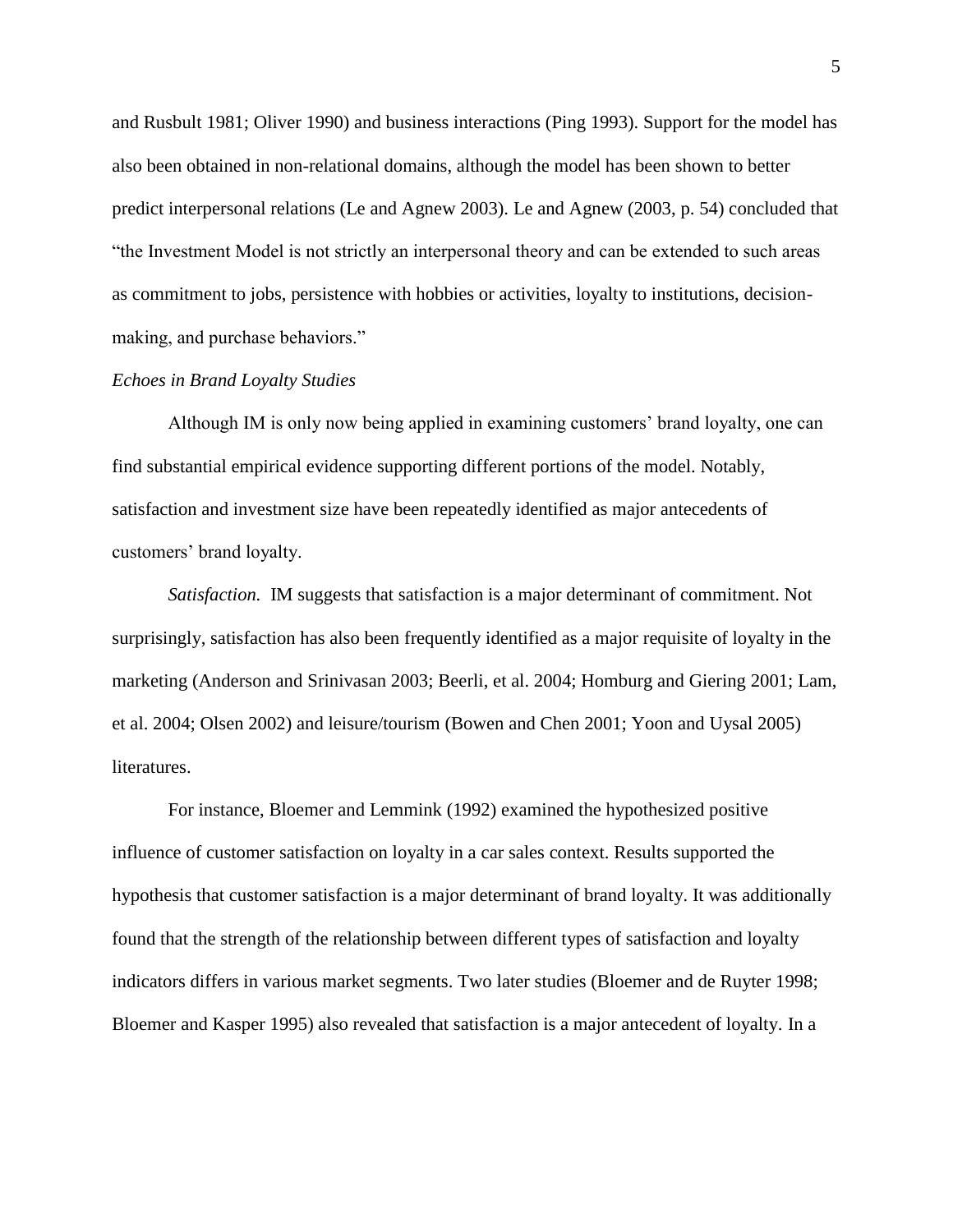destination context, Yoon and Uysal (2005) reported a positive relationship between tourist satisfaction and destination loyalty.

Despite the intuitive appeal, the view that customer satisfaction positively determines loyalty is not without disagreement. Some researchers only found weak or non-direct connection between satisfaction and loyalty (Hellier, et al. 2003; Skogland and Siguaw 2004). Oliver (1999) warned that, even with the presence of satisfaction, true loyalty may only be achieved in special situations.

*Investments.* As indicated, IM theorists define investments as "...the resources that are attached to a relationship— resources that would decline in value or be lost if the relationship were to end"(Rusbult, et al. 1998, p. 359). This seems to be consistent with the marketing literature, where customers' investment on one brand is mainly reflected by switching and sunk costs, with the former refers to "the technical, financial or psychological factors which make it difficult or expensive for a customer to change brand" (Beerli, et al. 2004, p. 258), and the latter are investments that "have been irrevocably committed and cannot be recovered" (Wang and Yang 2001, p. 180). When customers have made an initial investment in certain services or goods, or when the costs of switching brands are expected to be high, it is reasoned that the customer tends to remain (behaviorally) loyal (Beerli, et al. 2004; Dick and Basu 1994). Although Dick and Basu (1994) suggested that both switching costs and sunk costs are conative antecedents of loyalty, most subsequent marketing studies have focused only on the effects of switching costs on customer loyalty (Hellier, et al. 2003; Lam, et al. 2004; Lee and Cunningham 2001).

Similar discussion is also echoed in the field of leisure/tourism, where the idea of investments has traditionally been associated with Becker"s (1960) notion of "side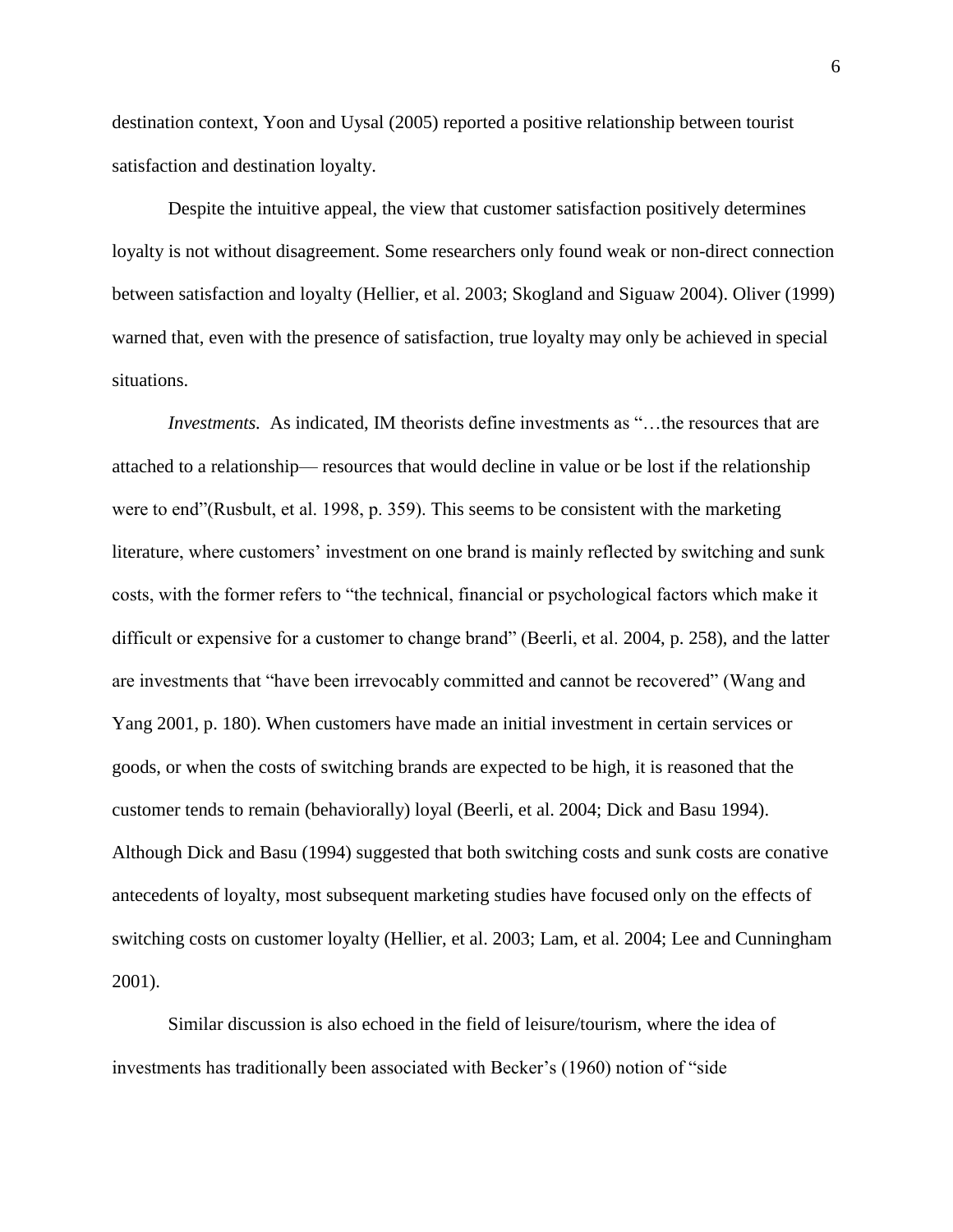bets"(Backman and Crompton 1991; Iwasaki and Havitz 2004; Kyle, et al. 2004). Side bets represent "the investments (financial or otherwise) which have resulted from participation, but which are not necessarily related to the actual act of participation" (Buchanan, 1985, p. 416). These may be indicated by equipment owned, organizational membership, emotional attachment, experience, money spent, and efforts (Buchanan 1985). Backman and Crompton (1991) reported that side bets or investments were significantly associated with the composite measure of loyalty (i.e., as attitudinal and behavioral loyalty combined). In another study, Backman and Crompton (1991) found that side bets were useful in differentiating high, spurious, latent, and low loyalty participants. In these studies, the operationalization of side bets seems to be akin to a combination of switching and sunk costs (Iwasaki and Havitz 2004).

From a different theoretical perspective, Morais and his colleagues (Morais, et al. 2003; Morais, et al. 2004) proposed a resource investment view on loyalty formation. They suggested that if customers consider that a provider is making an investment in them, they will in turn make a similar investment in the provider, and those investments will lead to loyalty. Their empirical examination on white water rafting customers suggested investments of love, status, information, and money were significant predictors of loyalty.

*Quality of Alternatives.* Although the concept of "quality of alternatives" is not widely applied in the fields of marketing and leisure/tourism, some authors have tackled the idea. For instance, Ping (1993) incorporated theoretical elements of IM in his investigation of retailersupplier relationships. He suggested that "the 'structural constraints' of alternative attractiveness," among others, is one of the key antecedents of loyalty. Jones and colleagues (2000) found "attractiveness of alternatives" negatively associated with repurchase intention. Ganesh et al. (2000) suggested that the application of interdependence theory to customer loyalty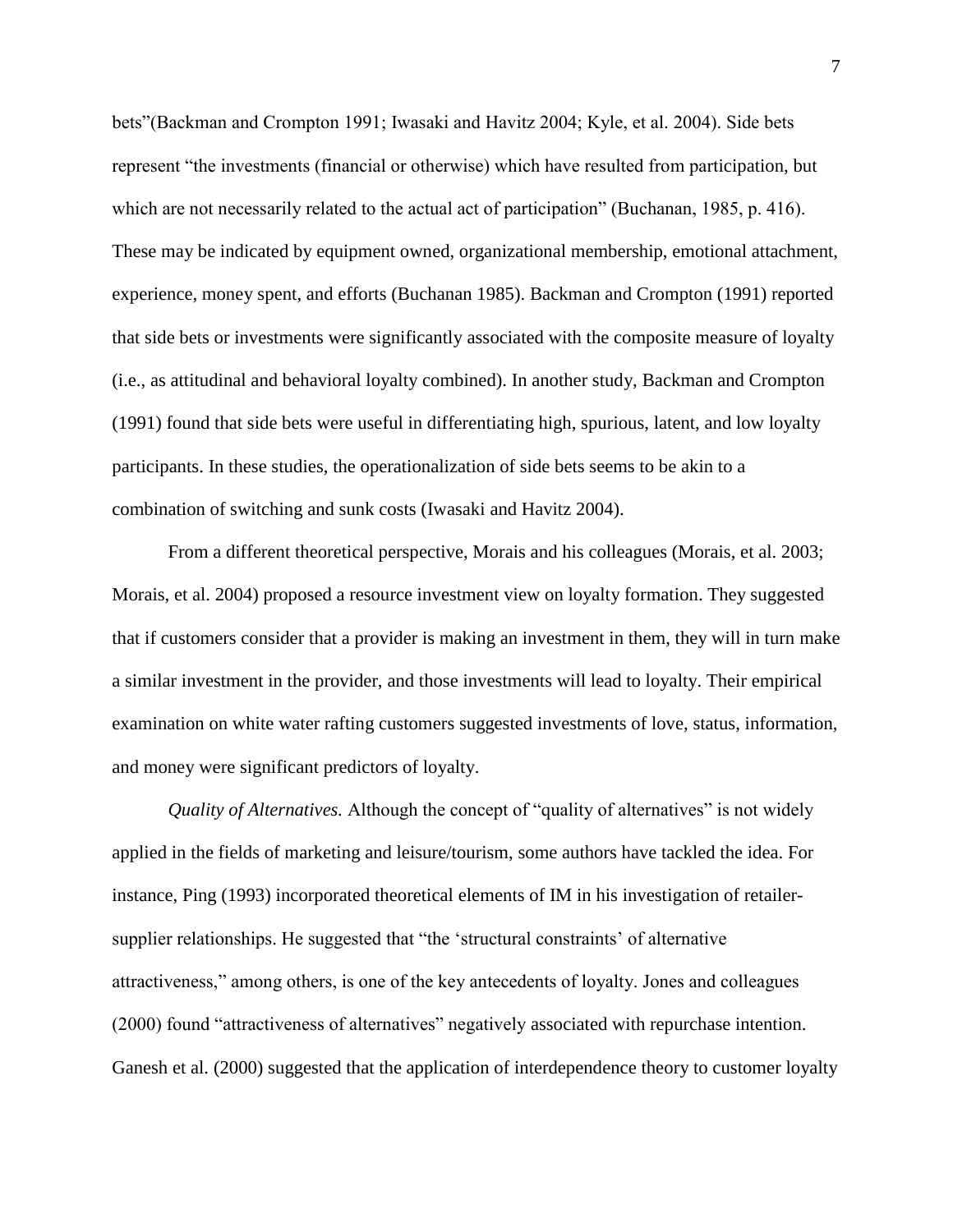processes may exhibit "a certain degree of theoretical discrimination in regard to the different types of customer loyalty" (p. 69). Their findings suggest that, partly due to the different levels of shifts in their comparison level and comparison level of alternatives, dissatisfied switchers (i.e., customers who have switched service providers because of dissatisfaction) seem to differ significantly from other customer groups in their satisfaction and loyalty behaviors. Finally, Pritchard and Howard (1997) suggested that perceived differences in travel service performance could be an antecedent of tourists" loyalty. Specifically, they suggested that "large interbrand differences in quality increase the tendency for consumers to be brand loyal" (p. 4).

Overall, it seems the marketing and leisure/tourism literature has already provided empirical support to individual relationships identified by IM (i.e., micro-theories), although a holistic examination still lacks (i.e., research has not been guided by macro-theory).

#### *The Proposed Model*

On the basis of IM and extant marketing and tourism literature, the authors propose satisfaction, investments, and quality of alternatives as key determinants of loyalty. Further, following mainstream conceptualization in the marketing and leisure/tourism literature (Backman 1991; Backman and Crompton 1991; Day 1969; Jacoby and Chestnut 1978; Kyle, et al. 2004), the authors conceptualize that brand loyalty comprises of both attitudinal and behavioral components, with attitudinal loyalty leading to behavioral loyalty. The attitudebehavior link, though not the focus of the present paper, has been well established in the literature (Ajzen 1991; Dick and Basu 1994). The model is presented in Figure 1.

### INSERT FIGURE 1 ABOUT HERE \_\_\_\_\_\_\_\_\_\_\_\_\_\_\_\_\_\_\_\_\_\_\_\_\_\_\_\_\_\_\_\_\_\_\_\_\_\_\_\_\_\_\_\_\_\_\_\_\_\_\_\_\_\_\_\_\_\_\_\_\_\_\_\_\_\_\_\_\_\_\_\_\_\_\_\_\_\_

\_\_\_\_\_\_\_\_\_\_\_\_\_\_\_\_\_\_\_\_\_\_\_\_\_\_\_\_\_\_\_\_\_\_\_\_\_\_\_\_\_\_\_\_\_\_\_\_\_\_\_\_\_\_\_\_\_\_\_\_\_\_\_\_\_\_\_\_\_\_\_\_\_\_\_\_\_\_

### *Purpose of the Study*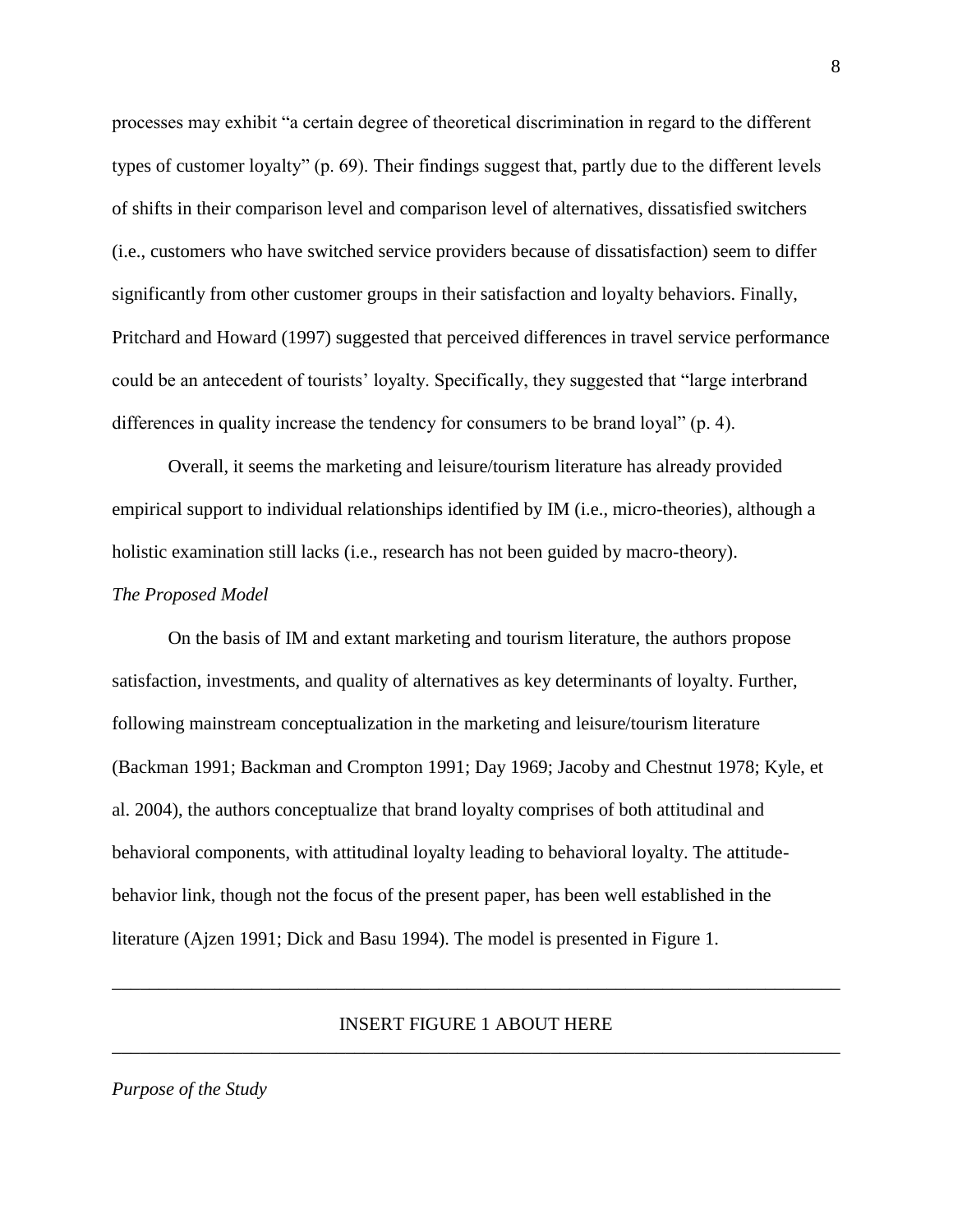The literature has not yet provided a well-accepted and parsimonious explanation of loyalty formation. Many previous studies have focused on the outcomes of loyalty (Morais 2000). What might be more intriguing to practitioners is to understand why customers are loyal or disloyal to a brand. One sector in need of retaining loyal customers is the cruise industry, which is traditionally characterized by a high level of behavioral loyalty (Petrick 2004). The cruise industry is highly consolidated, where the majority of cruise capacity development has come from four major companies (Wie 2005). To continue the current market balance and to block potential competitors from entry, the four lines have been investing heavily on cruise capacity expansion (Lois, et al. 2004; Petrick 2004). This growth in berths has thus made it imperative for the industry, among other things, to retain its current clientele in order to maintain present occupancy rates. Facing more sophisticated customers and challenged by more aggressive competitors, cruise line management who understand the underlying reasons related to customer loyalty might have an advantage in retaining their share of the market.

Therefore, the primary objective of this paper is to reveal the critical antecedents of cruise passengers" brand loyalty by introducing IM to the field of tourism. Specifically, the following three hypotheses were tested:

*Hypothesis 1*: A cruise passenger's attitudinal loyalty to a cruise brand will be significantly and positively influenced by his/her satisfaction level. *Hypothesis 2*: A cruise passenger's attitudinal loyalty to a cruise brand will be significantly and negatively influenced by the quality of alternative options. *Hypothesis 3*: A cruise passenger's attitudinal loyalty to a cruise brand will be significantly and positively influenced by his/her investment size.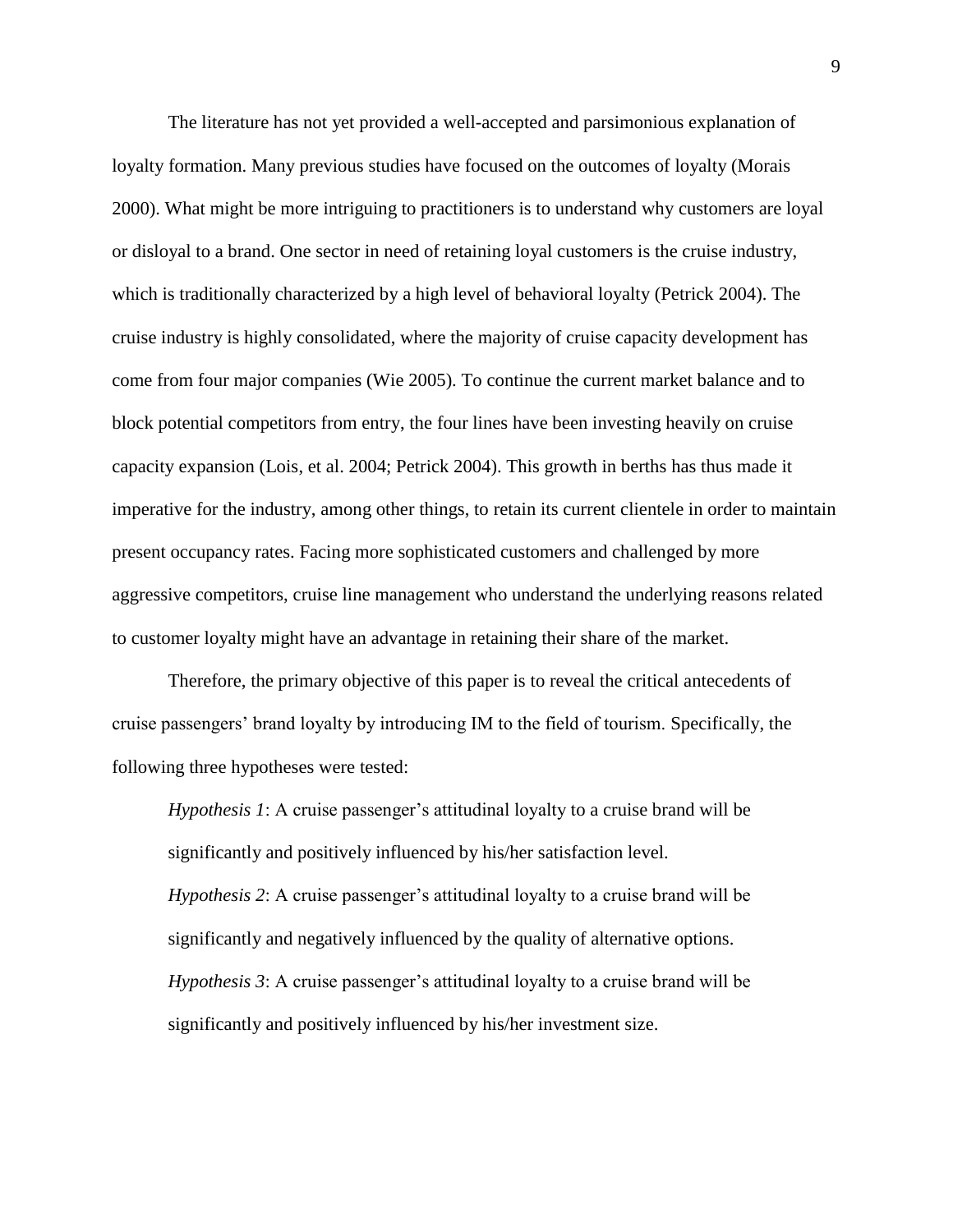#### Methodology

The present study is part of a larger project on cruise passengers' brand perceptions. This study utilized an online panel survey. Online survey panels "are made up of individuals who are pre-recruited to participate on a more or less predictable basis in surveys over a period of time" (Dennis 2001, p. 34). The method is fairly commonplace in marketing research (Deutskens, et al. 2006; Duffy, et al. 2005). Although several researchers have expressed concern regarding its potential for sampling bias (Duffy, et al. 2005; McWilliams and Nadkarni 2005), recent studies (Dennis 2001; Deutskens, et al. 2006; Duffy, et al. 2005) have found that, despite minor differences, online panel and traditional methodologies generate equivalent results. Considering the purpose of this study (i.e., the representativeness of public opinion was not the primary concern of this study), using online panel surveys was deemed to be appropriate.

*Instrument Development.* The survey questionnaire was developed based on a comprehensive literature review. After the initial version of the questionnaire was developed, 14 judges were invited to review and pretest the instrument. A shortened questionnaire was pilot tested among three undergraduate classes (n=114). The final instrument was developed based on the pilot test results and expert panel"s recommendations.

*Measures and Measurement Properties.* As indicated, this study conceptualized loyalty as a two-dimensional construct, containing attitudinal and behavioral components. Attitudinal loyalty was measured with a five-item, seven-point Likert-type scale proposed by Li and Petrick (in press), based on Back and Parks (2003). Behavioral loyalty, following the most frequentlyused approach, was measured by proportion of brand purchase (Iwasaki and Havitz 2004). Specifically, behavioral loyalty was operationalized as the total number of cruises one had taken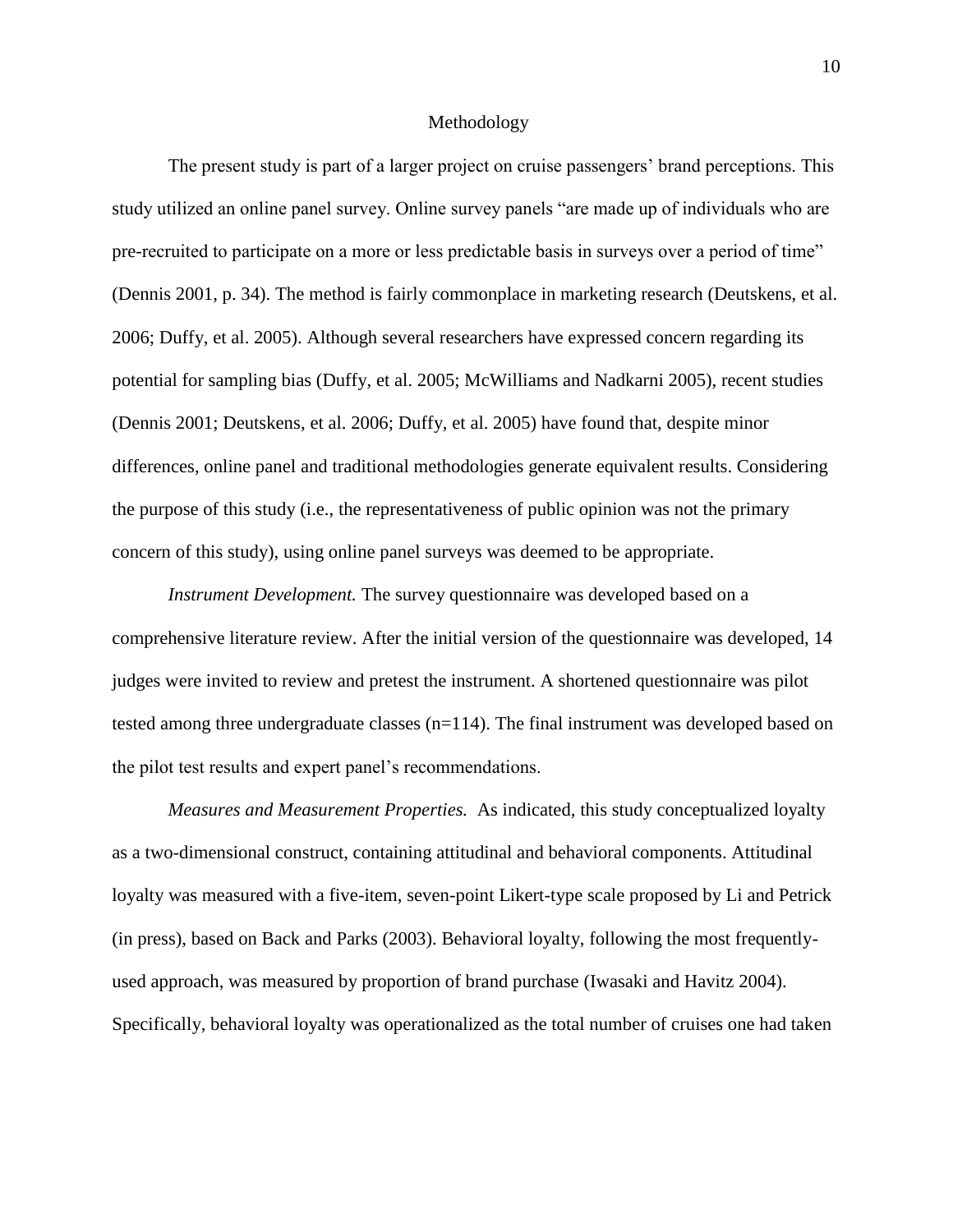with the focal cruise line in the past three years, divided by the total number of cruises s/he had taken in the same time.

The satisfaction measure was taken verbatim from Spreng et al. (1996). Following marketing and tourism literature, this study operationalized investment size in terms of switching and sunk costs. Based on the pilot test results and expert panel"s recommendation, the authors used a six-item Likert-type scale adapted from the literature (Iwasaki and Havitz 2004; Jones, et al. 2000).

Very few measures of quality of alternatives can be found in the field of marketing and tourism. A closer look at existing scales (Anderson and Narus 1984; Ping 1993) suggests that they may not be appropriate in the current context. The authors hence decided to modify Rusbult"s (1998) five-item (global items) scale on quality of alternatives. To ensure that the reworded scale did not lose the original conceptual connotations, three senior faculty members in the fields of psychology, management, and tourism, all familiar with IM, were consulted in this process. Table 1 reports the wording of all scales used.

# INSERT TABLE 1 ABOUT HERE \_\_\_\_\_\_\_\_\_\_\_\_\_\_\_\_\_\_\_\_\_\_\_\_\_\_\_\_\_\_\_\_\_\_\_\_\_\_\_\_\_\_\_\_\_\_\_\_\_\_\_\_\_\_\_\_\_\_\_\_\_\_\_\_\_\_\_\_\_\_\_\_\_\_\_\_\_\_

\_\_\_\_\_\_\_\_\_\_\_\_\_\_\_\_\_\_\_\_\_\_\_\_\_\_\_\_\_\_\_\_\_\_\_\_\_\_\_\_\_\_\_\_\_\_\_\_\_\_\_\_\_\_\_\_\_\_\_\_\_\_\_\_\_\_\_\_\_\_\_\_\_\_\_\_\_\_

*The Survey Process.* Participants of this study were active cruisers, meaning they took a cruise vacation in the past 12 months. To allow cross validation with general cruise passengers" profile (CLIA 2005), participants of this study needed to (1) have cruised at least once in the past 12 months with a Cruise Line International Association (CLIA) member line (thus they had to have taken a minimum of a three day cruise), (2) be over 25 years old and (3) have a household income of \$25,000 or more. Moreover, a 50-50 gender distribution was desired.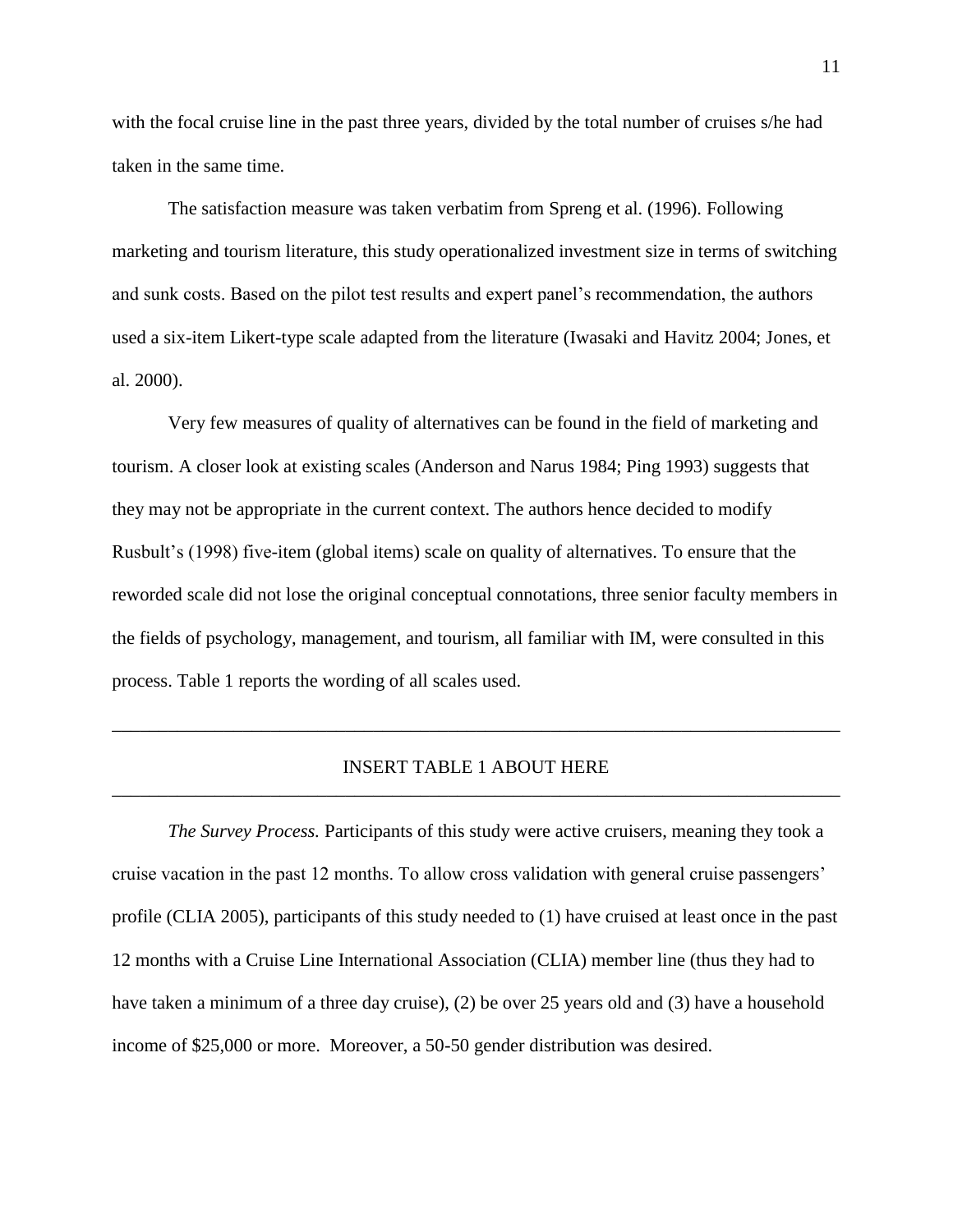The survey started from an Information Sheet and then a screening question, asking whether the respondent took a cruise vacation in the past 12 months. For respondents who said "Yes", they were presented a list of CLIA's member lines (CLIA 2006a), and asked which line they cruised with most recently. Together, these 19 lines make up 95 percent of the North America cruise market (CLIA 2006b). Clicking a cruise company name lead the respondent to the actual survey, which was customized to the cruise line they chose. The survey took approximately 12 minutes to complete. A technical mechanism was used to ensure that all questions had to be answered before submission.

### Results

A total of 727 responses were collected, with a response rate of 31.8 percent (out of 2,283 eligible panelists). After deleting 61 problematic responses (i.e., responses from those whose demographic or behavioral characteristics did not meet the pre-set criteria), and 112 first-time cruisers, the effective sample size for the present study was 554.

This sample was slightly dominated by male respondents (55.8%). The average age of respondents was 53.9, with the vast majority being white (91.7%) and married (80.5%). About two thirds (63.9%) of respondents had a college degree or more. More than half of the participants (58.3%) have a household income between \$50,000 and \$125,000. On average, respondents had taken 8.3 cruises with 3.4 different lines in their lifetime, had taken an average of 3.1 cruises with the focal line, and a history of 6.2 years cruising with that line.

The authors checked nonresponse bias by comparing early responses to late responses, and comparing respondents' demographic profile to that of the 2,283 people invited to participate in the survey. Overall, no significant nonresponse bias was detected. Further, sampling bias was checked by comparing respondents" demographic and behavioral statistics to those of average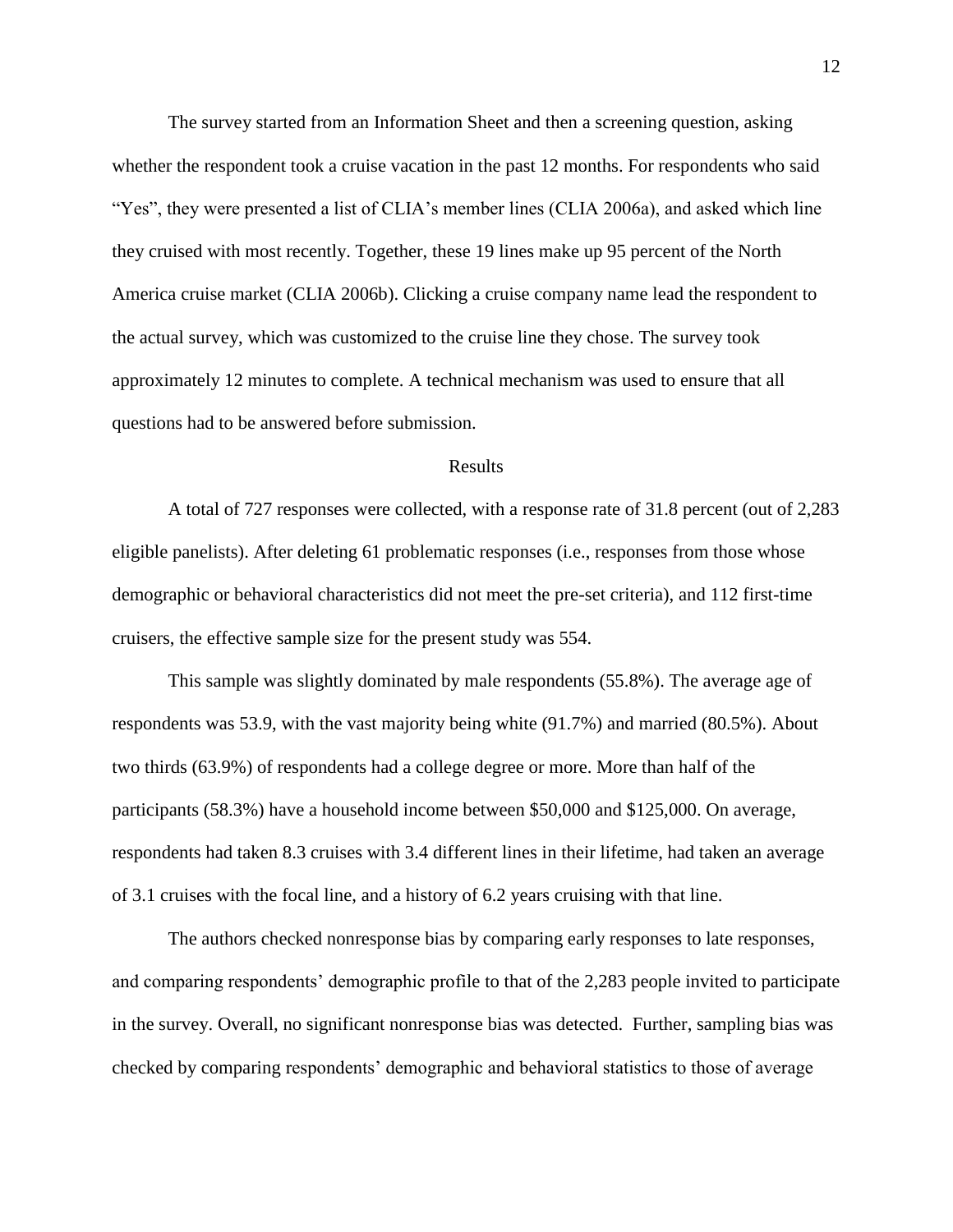cruise passengers (CLIA 2005). On the whole, it seemed that the respondents of this study were demographically similar to typical cruisers, but behaviorally more active.

A structural equation modeling (SEM) procedure was employed to analyze the data. The analysis followed guidelines suggested by Byrne (2001) and Ullman (2001).

*Step 1: Preliminary Data Analysis.* Before testing the model, a variety of practical issues, including sample size, missing values, univariate and multivariate outliers, continuous scales, linearity, univariate and multivariate normality, were checked. The only potential issue detected was that Mardia"s (1970) normalized estimate of multivariate kurtosis was fairly large, which suggested the data might have a multivariate nonnormal distribution. One approach to dealing with multivariate non-normal data is to use a normal theory method (in the present case, the maximum likelihood estimation) with nonparametric bootstrapping (Byrne 2001; Kline 2005). Thus, bootstrap results based on 500 bootstrap samples were obtained to assess the stability of parameter estimates. Power analysis was also conducted (MacCallum, et al. 1996) to examine the probability of rejecting the null hypothesis of close fit where  $\epsilon$  (RMSEA) < 0.05. With df=183 and  $n=554$ , the power of this test was shown to be strong  $(\pi>0.99)$  (Cohen, et al. 2003).

*Step 2: Preparing the Measurement Model.* The measurement model was assessed to evaluate whether the measuring instrument appropriately measured the underlying constructs they were designed to measure, prior to consideration of the full model (Byrne 2001). It was also used to assess the psychometric properties of scales used.

The measurement model demonstrated some misfit, as its goodness-of-fit statistics,  $\chi^2$ (164, N=554)=979.01, *p*<0.001, CFI=0.923, GFI=0.842, RMSEA=0.095, fell out of the acceptable range. The Modification Indices (MI) information suggested that multiple significant MIs were associated with one single item: INV3. The item ("I am emotionally invested in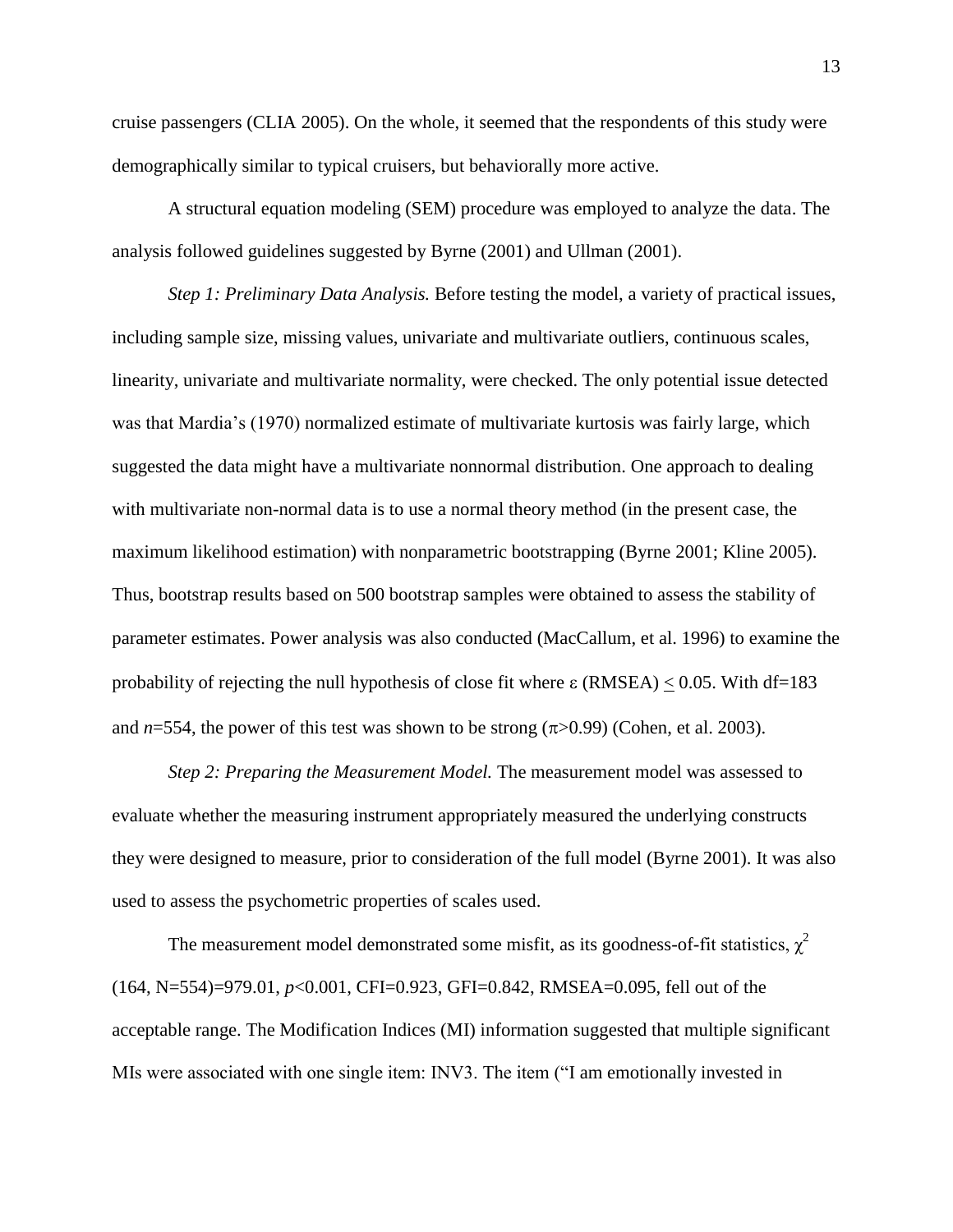cruising with <name>") was originally adapted from Iwasaki and Havitz"s (2004) side-bets scale. It was postulated that the wording of this item might confound with indicators of satisfaction, attitudinal loyalty, and quality of alternatives, all measuring respondents" affective evaluation of the focal brand. It was determined that dropping this item would improve the model without compromising the theoretical meaningfulness of the measure (Bentler and Chou 1987; Byrne 2001).

Further, it was noted that the model fit could be significantly improved by permitting the errors to correlate between items INV4 and INV5 ( $\Delta \chi^2$ =213.408,  $\Delta df$ =1). This could be substantiated, as it makes intuitive sense that the two items are associated. In a similar vein, it was considered appropriate to re-estimate the model with the error covariance between QUALT2 and QUALT4 specified as a free parameter ( $\Delta \chi^2$ =74.126,  $\Delta df$ =1). The two items appear to elicit similar responses reflecting the same mindset. The deletion of one item and specification of two error correlations resulted in a better fit of the measurement model,  $\chi^2$  (144, N=554)=467.021, *p*<0.001, CFI=0.968, GFI=0.917, RMSEA=0.064.

Next, the authors checked the validity and reliability of scales. Convergent validity was evidenced with statistically significant  $(p< 0.001)$  item loadings and the fact that each indicator's standardized loading on its posited latent construct was greater than twice its standard error (Anderson and Gerbing 1988). Discriminant validity was established as the average variance extracted (AVE) for the pairs of factors of interest were greater than the square of the correlation between the two factors (Hatcher 1994).

Scale reliability was assessed with Cronbach"s coefficient alpha, composite reliability, indicator reliability, and AVE. All four factors demonstrated satisfactory Cronbach's  $\alpha$  values (i.e.,  $\alpha$  >0.7)(Nunnally and Bernstein 1994) and composite reliability (i.e., >0.6)(Bagozzi and Yi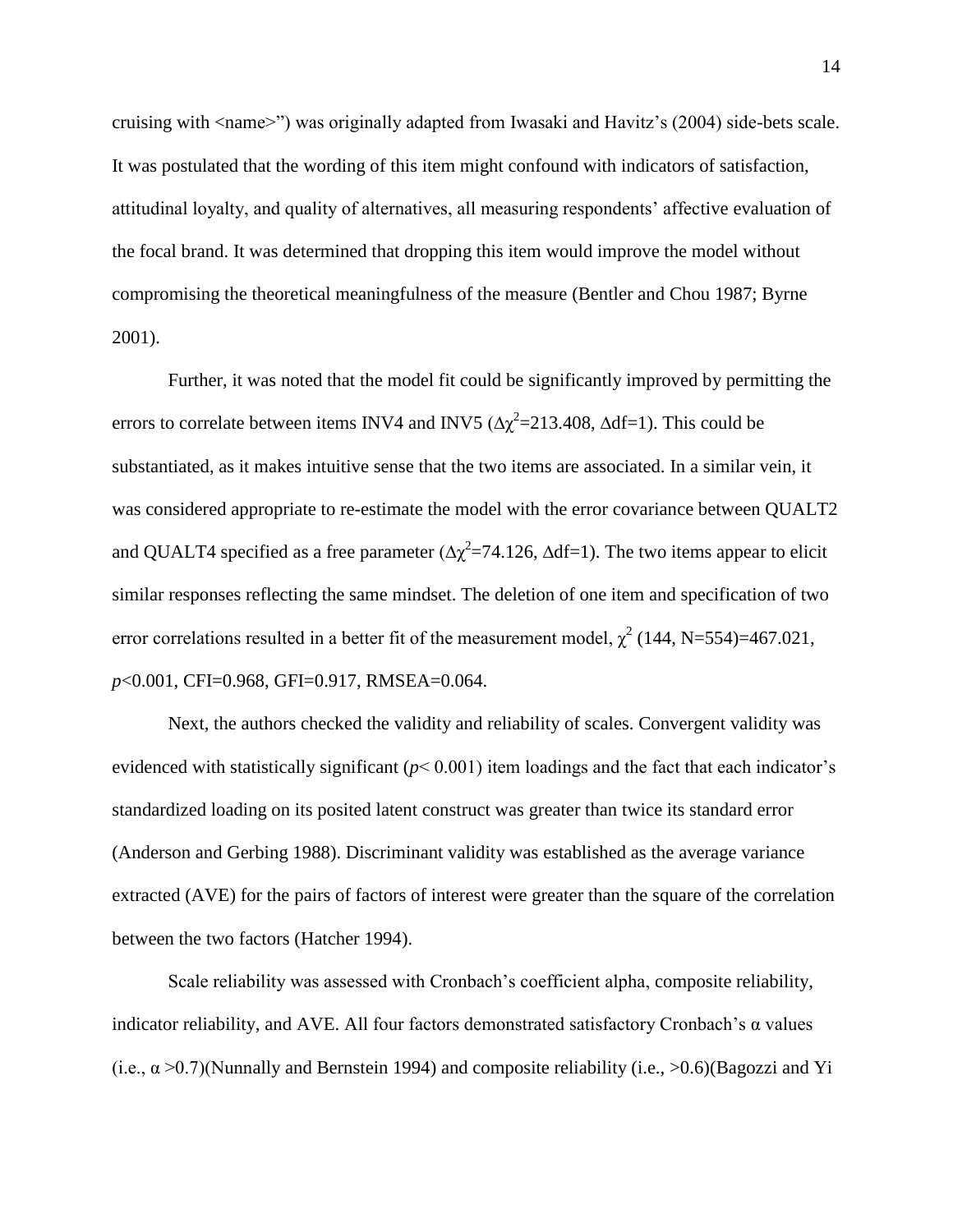1988). Indicator reliability ( $R_{SMC}^2$ ) is evidenced when latent factors capture more than 50 percent of the variation in the indicator, i.e.,  $R_{SMC}^2 > 0.5$  (Fornell and Larcker 1981). Three items fell below this threshold (QALT2, INV4, and INV5) indicating that the reliability of these items may be questionable.

Finally, AVE is considered as the most stringent test of internal structure/stability (Netemeyer, et al. 2003). In the present case, only the AVE of Investment Size (0.491) was below the cutoff. Considering that Cronbach  $\alpha$  and composite reliability of the 5-item investment size scale were both satisfactory, its AVE value was only slightly below the suggested threshold, but two of its five items did not demonstrate reasonable indicator reliability, it was determined that this scale was only moderately reliable.

Combined, the foregoing tests provided empirical support that scales used to examine the hypothesized model were valid and reliable measures. Moreover, the modified measurement model demonstrated good fit. It was hence determined that the hypothesized model was ready to be examined.

*Step 3: Hypothesized Model Analysis.* The simultaneous estimation of the measurement and structural models (Figure 2) allows specific hypotheses to be tested and the determination of how well the hypothesized model fits the data (Sylvia 2004). The hypothesized model,  $\chi^2$  (162, N=554)=588.128, *p*<0.001, CFI=0.958, GFI=0.905, RMSEA=0.069, also demonstrated acceptable fit. All paths were significant  $(p<0.001)$ . Although statisticians have continuously called for the use of alternative models (i.e., comparing the performances of rival *a priori* models) in model specification and evaluation (Bagozzi and Yi 1988; MacCallum and Austin 2000), no competing model was empirically examined, given the infancy of the present model.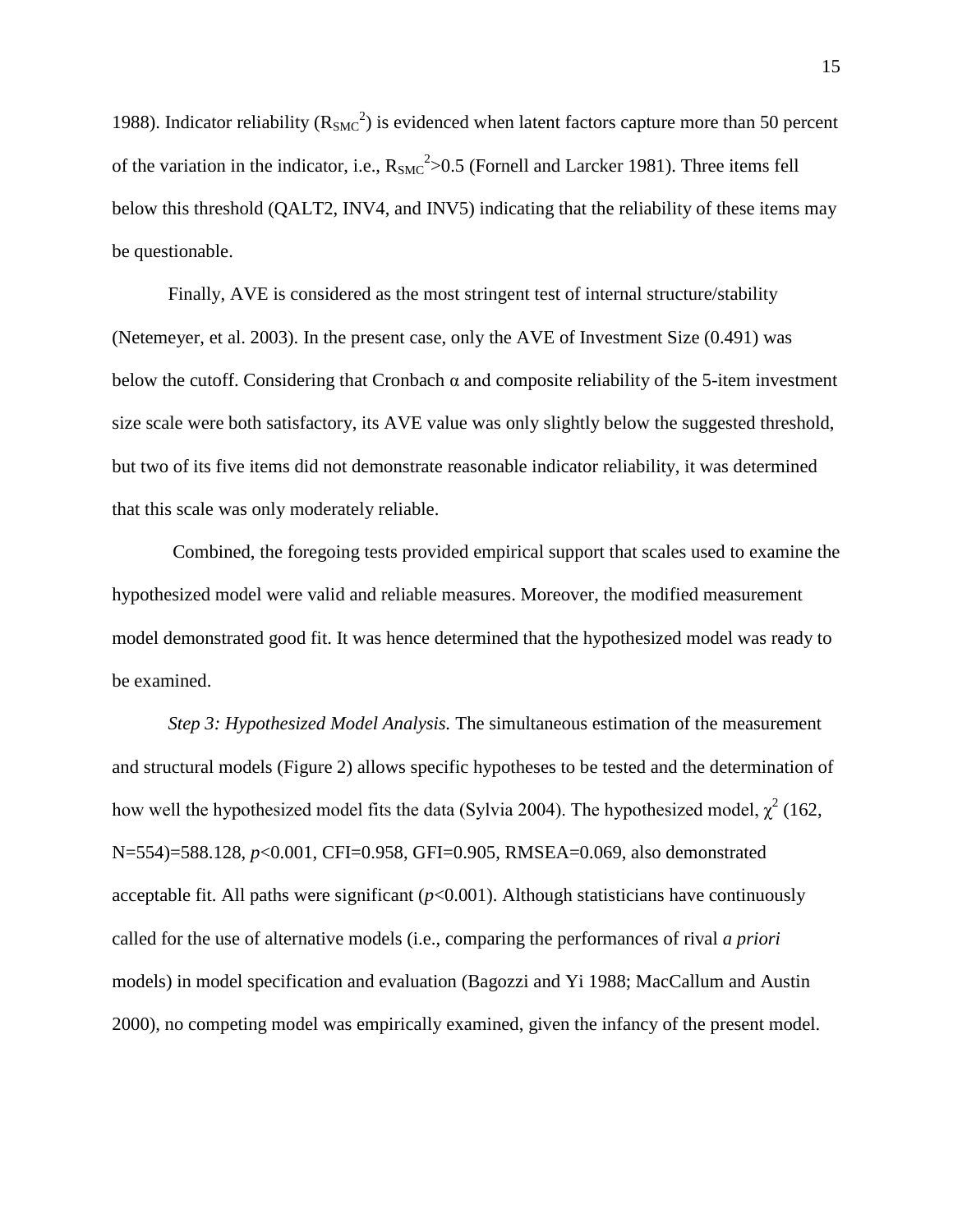Thus, it was believed that the hypotheses regarding relations between latent constructs could be tested based on this model.

## INSERT FIGURE 2 ABOUT HERE \_\_\_\_\_\_\_\_\_\_\_\_\_\_\_\_\_\_\_\_\_\_\_\_\_\_\_\_\_\_\_\_\_\_\_\_\_\_\_\_\_\_\_\_\_\_\_\_\_\_\_\_\_\_\_\_\_\_\_\_\_\_\_\_\_\_\_\_\_\_\_\_\_\_\_\_\_\_

\_\_\_\_\_\_\_\_\_\_\_\_\_\_\_\_\_\_\_\_\_\_\_\_\_\_\_\_\_\_\_\_\_\_\_\_\_\_\_\_\_\_\_\_\_\_\_\_\_\_\_\_\_\_\_\_\_\_\_\_\_\_\_\_\_\_\_\_\_\_\_\_\_\_\_\_\_

H1 suggested that satisfaction is a positive antecedent of one"s attitudinal loyalty. Results revealed that satisfaction was indeed a positive predictor of attitudinal loyalty ( $\beta$ = 0.554, *p*< 0.001). Thus, H1 was supported.

H2 stated that quality of alternative options significantly and negatively influences one"s attitudinal loyalty. Results suggest that, as predicted, respondents" attitudinal loyalty was negatively influenced by quality of alternative (*β*= -0.222, *p*< 0.001). In other words, respondents' level of attitudinal loyalty decreases when s/he perceives that the quality of alternative options improves. Thus, H2 was supported.

H3 suggested that customers" amount of investments in a brand positively influences attitudinal loyalty. Consistent with this prediction, investment size was found to positively influence attitudinal loyalty ( $\beta$ = 0.343,  $p$ < 0.001). Thus, H3 was supported.

Combined, the above findings suggest that cruise passengers' brand loyalty is positively influenced by his/her satisfaction level and investment size, and negatively influenced by the quality of alternative options. Additionally, the squared multiple correlation coefficients  $(R_{SMC}^2)$ for attitudinal loyalty ( $R_{SMC}^2$  = 0.741) implied that satisfaction, investment size, and quality of alternatives accounted for 74.1 percent of the variation in attitudinal loyalty. With the vast majority of attitudinal loyalty being explained by its three antecedents, the proposed model was considered to be strong in social science (Cohen 1988).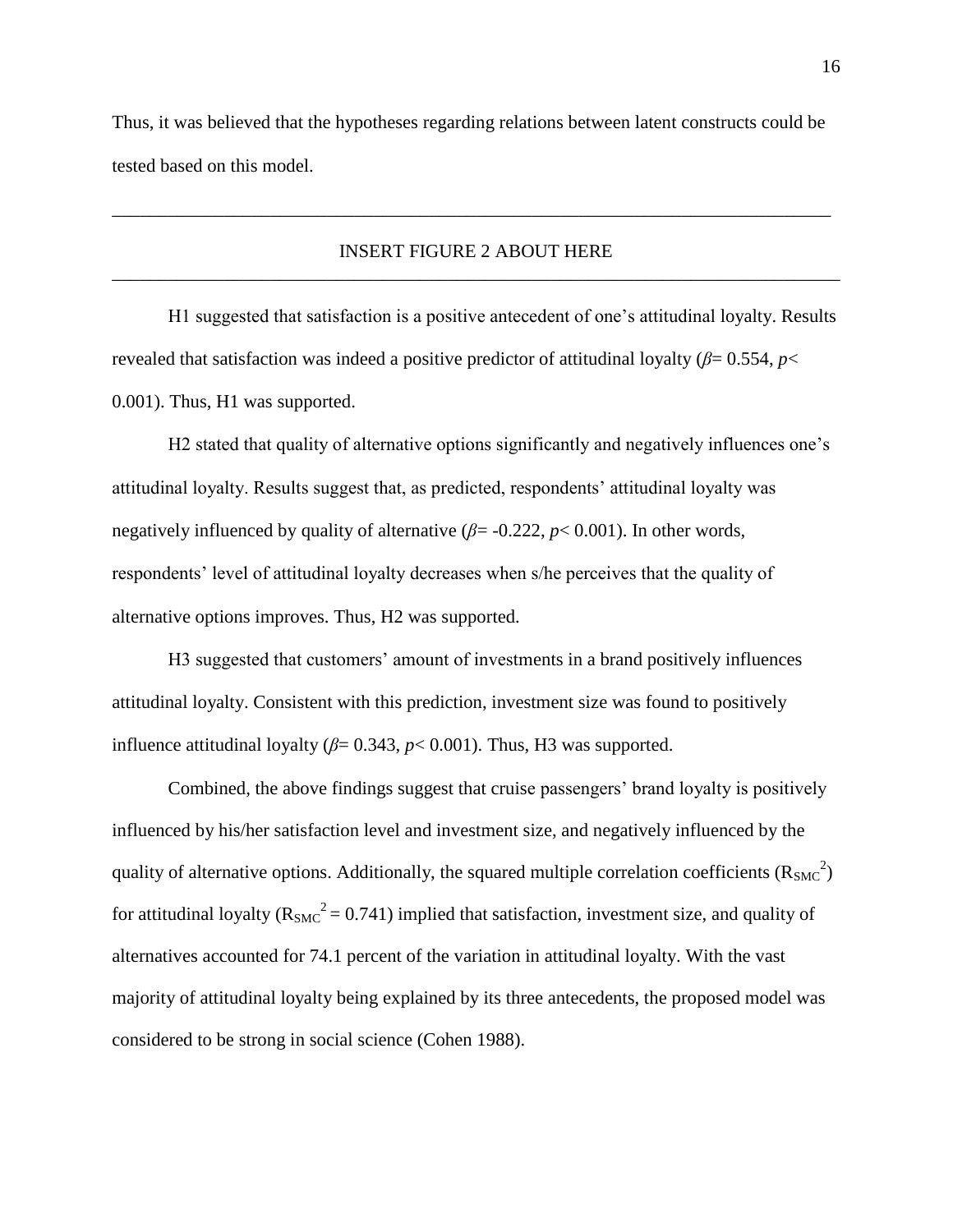*Step 4: Extra Multiple Regression and Correlation Analysis. Although all hypotheses* were supported, it is still necessary to determine if the replication was successful. That is, the present results needed to be compared with that of IM literature.

Le and Agnew (2003) conducted a meta-analysis of 52 studies on IM. They found that satisfaction ( $\beta$ = 0.510) was the strongest predictor of commitment, whereas quality of alternatives ( $\beta$ =-0.217) and investments ( $\beta$ = 0.240) were of similar absolute magnitude. Collectively, these three factors accounted for an average of 61 percent of the variance in commitment. Moreover, the correlations between the three antecedents and commitment were 0.68 (satisfaction-commitment), -0.48 (quality of alternatives-commitment), and 0.46 (investment size-commitment) respectively.

Since all IM studies reported in the meta-analysis utilized multiple regression rather than SEM, it was decided that same approach should be used with the present data to make results more comparable. Thus, following other IM studies (Rusbult 1980; Rusbult, et al. 1998), the authors averaged the items of each latent variable to create an index for each construct, and then regressed attitudinal loyalty on satisfaction, quality of alternatives, and investment size. The correlations of the three antecedents and attitudinal loyalty were also calculated. Table 2 compares the results of the present study to Le and Agnew"s (2003) meta-analysis.

# INSERT TABLE 2 ABOUT HERE \_\_\_\_\_\_\_\_\_\_\_\_\_\_\_\_\_\_\_\_\_\_\_\_\_\_\_\_\_\_\_\_\_\_\_\_\_\_\_\_\_\_\_\_\_\_\_\_\_\_\_\_\_\_\_\_\_\_\_\_\_\_\_\_\_\_\_\_\_\_\_\_\_\_\_\_\_\_

\_\_\_\_\_\_\_\_\_\_\_\_\_\_\_\_\_\_\_\_\_\_\_\_\_\_\_\_\_\_\_\_\_\_\_\_\_\_\_\_\_\_\_\_\_\_\_\_\_\_\_\_\_\_\_\_\_\_\_\_\_\_\_\_\_\_\_\_\_\_\_\_\_\_\_\_\_\_

As can be seen, the multiple regression and correlation results of the present study were almost identical (yet slightly better) to those of the meta-analysis. Same as the meta-analysis results, satisfaction ( $\beta$ = 0.529; *r*=0.72) was found to be the strongest predictor of attitudinal loyalty, whereas quality of alternatives ( $\beta$ = -0.22; *r*=-0.461) and investments ( $\beta$ = 0.343;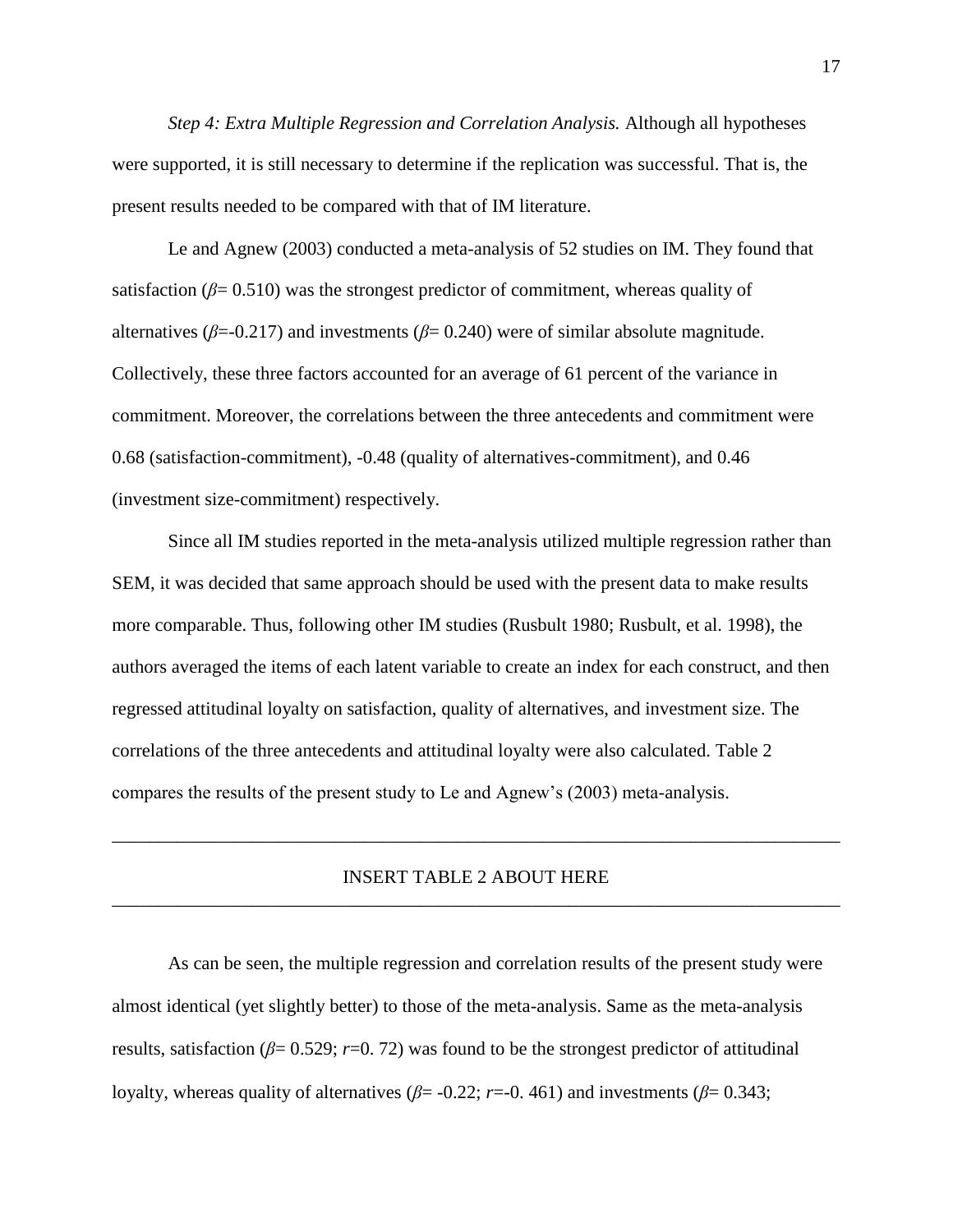*r*=0.601) were of similar absolute magnitude. Collectively, these three factors accounted for approximately 69 percent of the variance in attitudinal loyalty. This comparison suggests that the current replication of IM in a customer-brand context was successful.

### **Conclusion**

The marketing and tourism literature has associated numerous factors with loyalty. Findings of the present study suggest that IM might provide useful guidance in unifying the seemingly segregated literature. The three determinants of interpersonal commitment suggested by IM worked well in a consumer-brand scenario, and all three variables uniquely predicted attitudinal loyalty, which lead to behavioral loyalty. Among the three factors, satisfaction was found to be the strongest predictor of attitudinal loyalty, whereas quality of alternatives and investments were of similar absolute magnitude.

Specifically, satisfaction was found to have a significant and positive effect on attitudinal loyalty. In addition to supporting the basic premise of IM, this finding is also consistent with most studies on satisfaction-loyalty relationship in the literature (Anderson and Srinivasan 2003; Bowen and Chen 2001; Yoon and Uysal 2005).

Investment size was also found to positively predict attitudinal loyalty. This finding validates arguments in both the marketing and leisure/tourism literature that switching or sunk costs have a positive and direct effect on loyalty (Backman and Crompton 1991; Beerli, et al. 2004; Lam, et al. 2004). This also dovetails Berry and Parasuraman"s (1991) proposal that financial, social, and structural bonds may all be used to develop customer loyalty. This finding further provides partial support to Morais and associates' (2004) resource theory-based explanation of service loyalty development, which suggested that customer loyalty was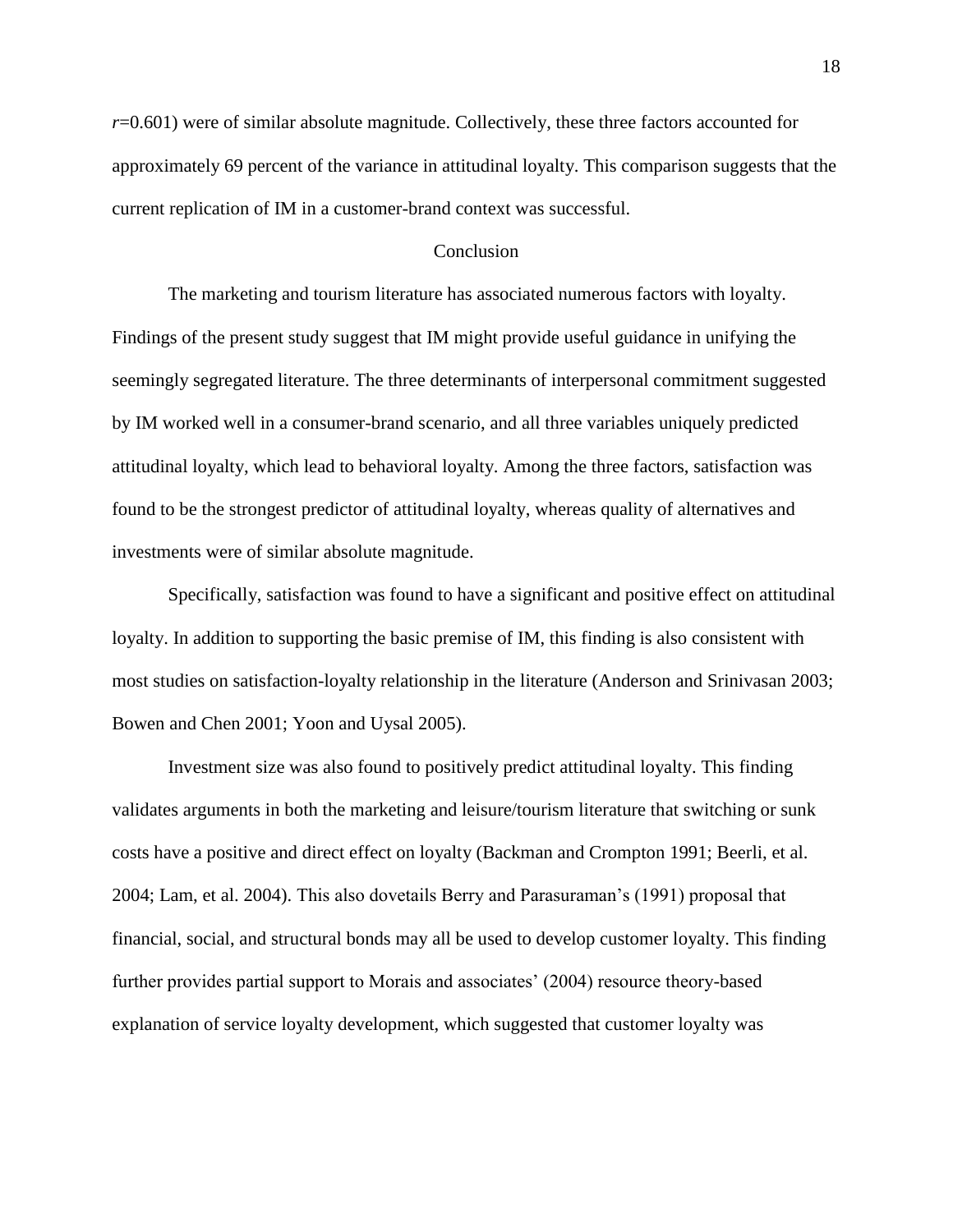positively influenced by the resource investments that customers and service providers made in each other.

Finally, this study found that quality of alternative options significantly and negatively influences one's attitudinal loyalty. This is consistent with Ping's (1993) study on the retailersupplier relationship and Ganesh et al."s study on customer loyalty (2000). Moreover, the concept of quality of alternatives stresses that not only can other brands in the same product category make valid alternative options in customers' mind, there may exist a variety of other products providing similar benefits. This may be related to the line of marketing research on noncomparable alternatives (Johnson 1984) or "generic competition" (Kotler 1984), which argues that consumers occasionally face non-comparable choices (e.g., choosing between a television and a vacation). Furthermore, this might also be conceptually associated with the stream of research in leisure studies on substitutability of leisure behavior (Iso-Ahola 1986), which argues that recreationists may seek alternative options offering similar benefits or enjoyment to satisfy their recreation needs.

### *Managerial Implications*

Although the study is primarily theoretical, it is believed that the revealed relationships may provide a useful framework for managerial decision-making and problem diagnosis. This framework suggests that cruise management should move beyond satisfaction, the obvious requisite of loyalty, and improve customer retention by increasing customers' investments and providing superior service quality and unique experiences.

This study found that investment size, operationalized as both switching and sunk costs, was an important predictor of cruise passengers' loyalty. Thus, it is recommended that cruise lines should tangiblize customers" investments. To this end, cruises may provide immediate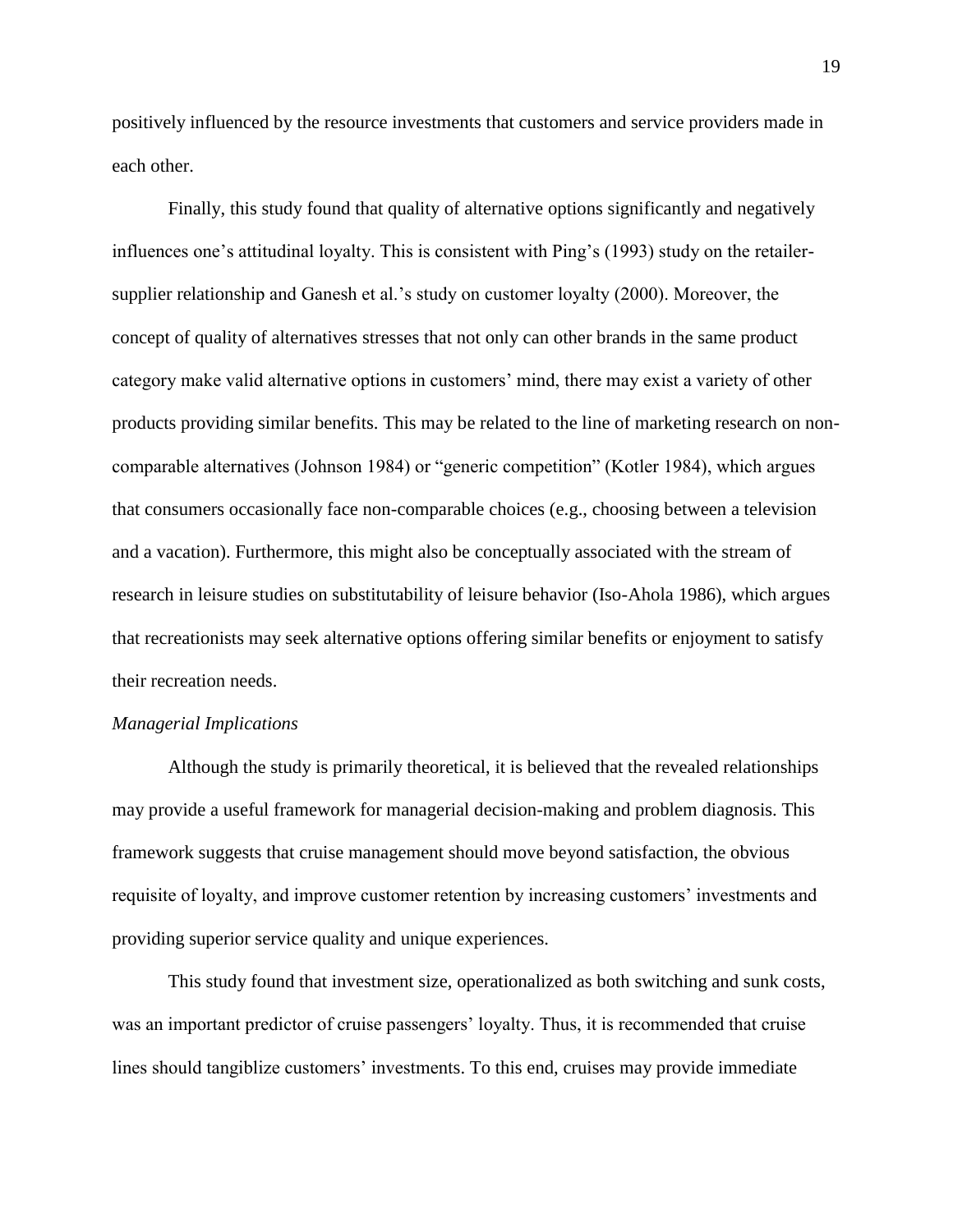reward for patronage, build relationships with customers by organizing customer clubs and using database marketing, provide free service upgrades for repeat customers, and design customized services. These tactics should help bind customers with service providers. The challenge for managers is to make such benefits more appealing and obvious, and to deliver these benefits to customers efficiently and effectively.

The quality of alternatives concept stresses the importance of being innovative and offering unique experiences. As indicated, customer defection may occur when passengers perceive other cruise lines" quality superior or other leisure options more appealing. Equally, customers are more likely to stay loyal when they believe the benefits provided by a cruise line are not substitutable by others. Since technical aspects of cruise service are unlikely to be major differentiators between one cruise line and its competitors (Zeithaml, et al. 1990), cruise lines might want to focus on improving performances on specific service attributes (e.g., food, entertainment, ship condition). Meanwhile, a cruise line may also try to make the comparison of service quality difficult. That is, if a cruise line provides unique services (such as exotic destinations, different routes, special travel packages), which are not readily available from other cruise lines, then the comparability of alternatives would decrease. For cruise lines, creating a unique experience for cruisers might be the key to keeping a competitive advantage.

The concept of quality of alternatives also reminds managers to identify what the "alternatives" might be, beyond their own products and current competitors. A cruise line is not just competing with other lines for customers, and the landscape of competition could be much broader than one might think. This again stresses the importance of providing excellent service and unique benefits.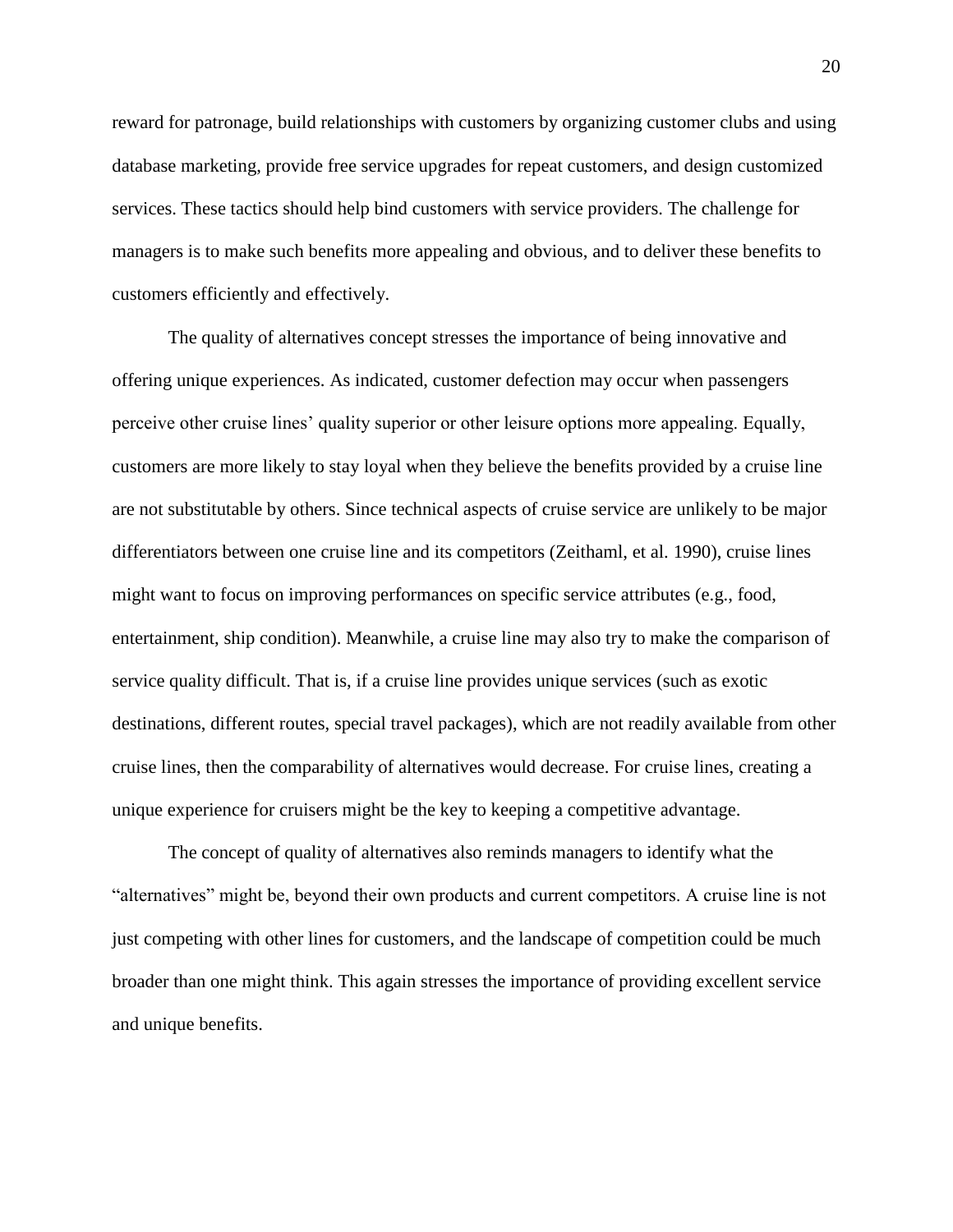The theoretical framework outlined in this paper also provides clues for managers who plan to win over customers from their competitors. To decrease customers" loyalty to other cruise lines, according to findings of this paper, a cruise line should keep customers informed that they are providing superior service (better quality of alternatives), should facilitate customers switching to them, and provide immediate rewards to customer who switch (lower investment size).

### *Limitations of Present Study*

This study was an initial attempt to apply IM in a customer-brand context. The results may be limited to respondents who participated in this study. Since sampling bias checks implied that participants are demographically similar to general cruise passengers, but behaviorally more active, the findings have the potential to be generalized to currently active repeat cruise passengers in North America.

This study is further limited by its data collection approach. The online panel survey approach utilized in this study precluded cruise passengers who do not have Internet access or technology skills from being researched. Future research should use multiple survey methods for cross-validation purposes.

Another limitation of this study is that it did not consider differences in cruise lines. Employing different marketing strategies and loyalty programs and targeting different market segments, the cruise lines used in this study might exhibit differences affecting customer loyalty building. Thus, it is uncertain whether and how these "noises" will influence the theoretical relationships suggested. It is possible that by combining cruise lines, the present results cannot be applied at the individual cruise line level.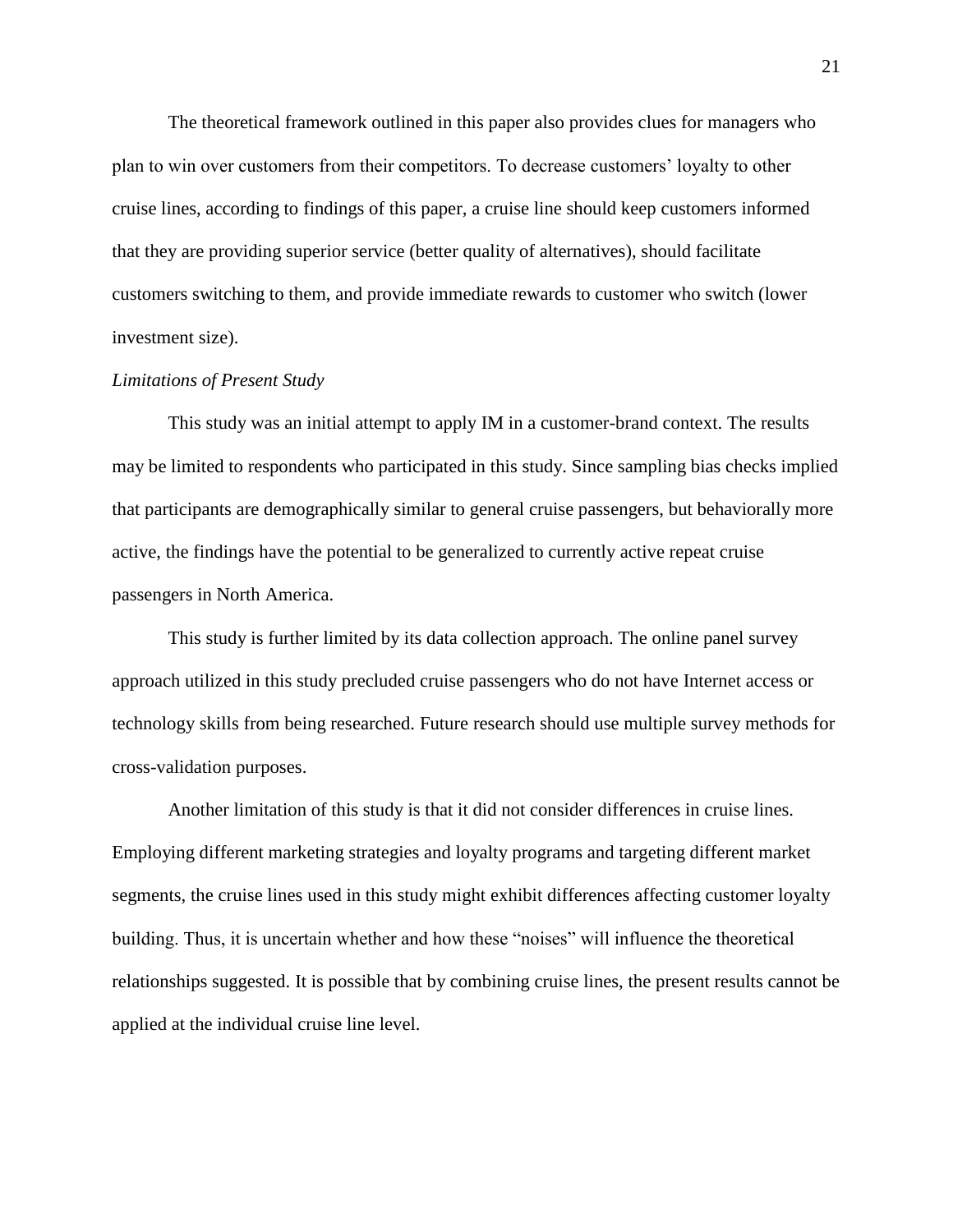Finally, the proposed model postulates temporal sequence and directional influences among variables. However, the cross-sectional design of this study made it unfeasible to accurately examine such relationships (MacCallum and Austin 2000). Thus, longitudinal studies with better experimental controls are needed to capture the dynamics of loyalty formation.

# *Future Research*

The theoretical framework proposed in this study provides fertile ground for future loyalty research. A number of other factors have also been suggested as antecedents of loyalty. Of them the most frequently mentioned are perceived quality (Alegre and Juaneda 2006; Baker and Crompton 2000), and perceived value (Agustin and Singh 2005; Lam, et al. 2004). To develop a unifying model of loyalty formation, researchers need to identify the role of these factors.

Based on IM, this paper suggested that customers would be more loyal as their own investments in a brand increase. Morais and associates (2004) revealed that customer loyalty was positively influenced by the resource investments that customers and service providers made in each other. Thus, consistent with IM, Morais et al. suggested that customer loyalty is influenced by customers' investment in a brand/service. Different from IM, they found that service providers" relational investment (i.e., in customers" mind, the amount of investments the service provider made to customers) is also a useful predictor of loyalty. Future research should examine if adding the latter factor would improve the prediction of loyalty and enhance the explanatory power of the present model.

Intuitively, the model may be particularly relevant to services, where customers" relationships with the service providers are more akin to interpersonal relationships, and where the costs and risks involved in brand switching is higher (than goods) whereas the awareness of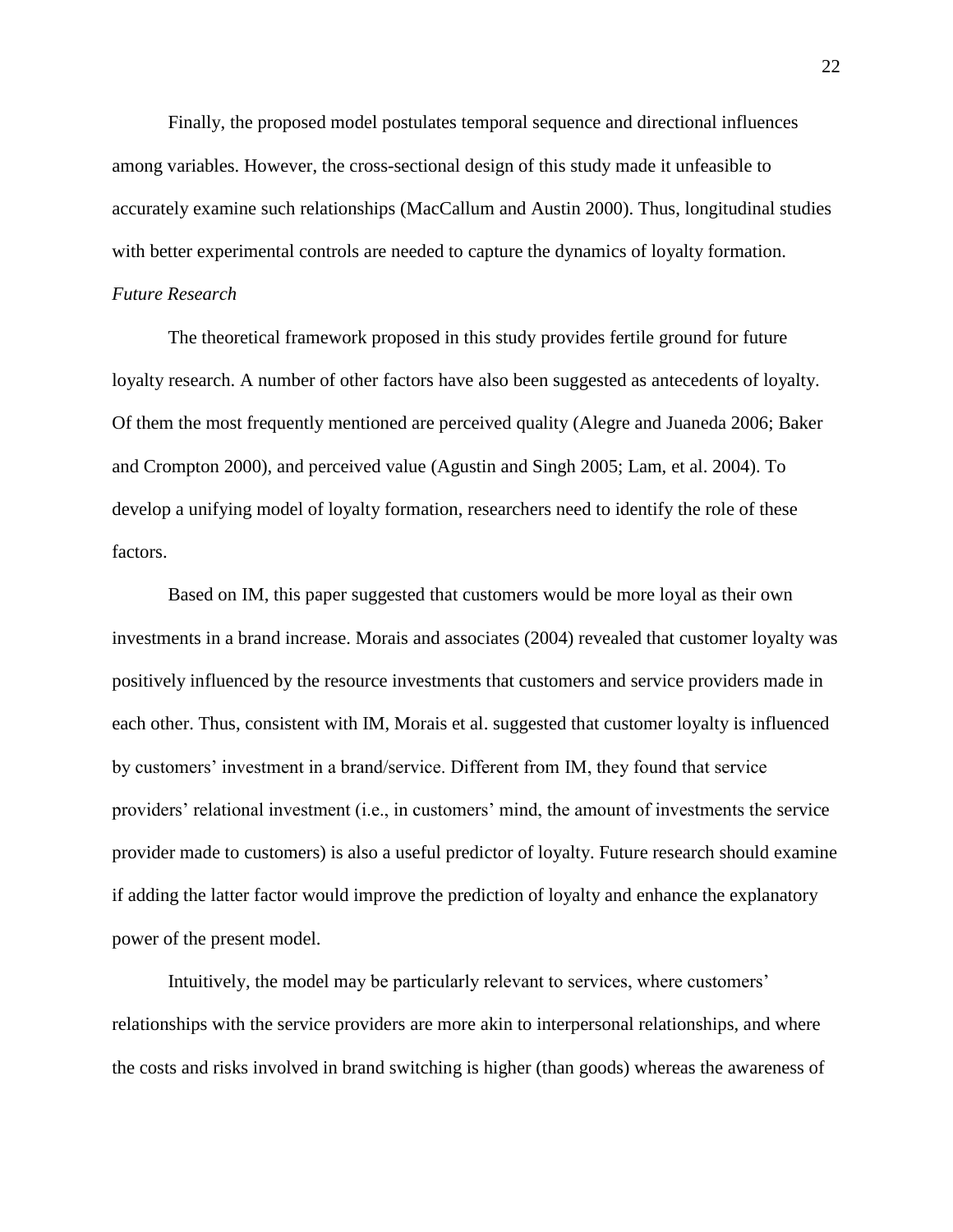substitutes is limited (Kotler, Bowen, and Makens, 2006). Future research may examine the model in a customer goods context. Further, to increase the generalizability of the results, future studies should examine the model in other tourism contexts, and examine differences in loyalty between varying cruise lines.

Finally, several variables (e.g., gender and ethnicity) have been found to moderate the relationship between commitment and its theorized determinants (Le and Agnew 2003). It is postulated that a group of moderators may exist in the present theoretical relationships as well. Such variables as socio-economic characteristics, customers' propensity to be loyal (Rundle-Thiele 2005), and perceived brand parity (Muncy 1996), may all potentially influence the loyalty formation processes. Further, IM explains the loyalty formation process from a customers' perspective. What might be added is the role of the commitment object"s (i.e., the brand being loyal to, the partner being committed to) characteristics, such as brand personality and brand image. More research is needed in order to explore the role of these potential moderators.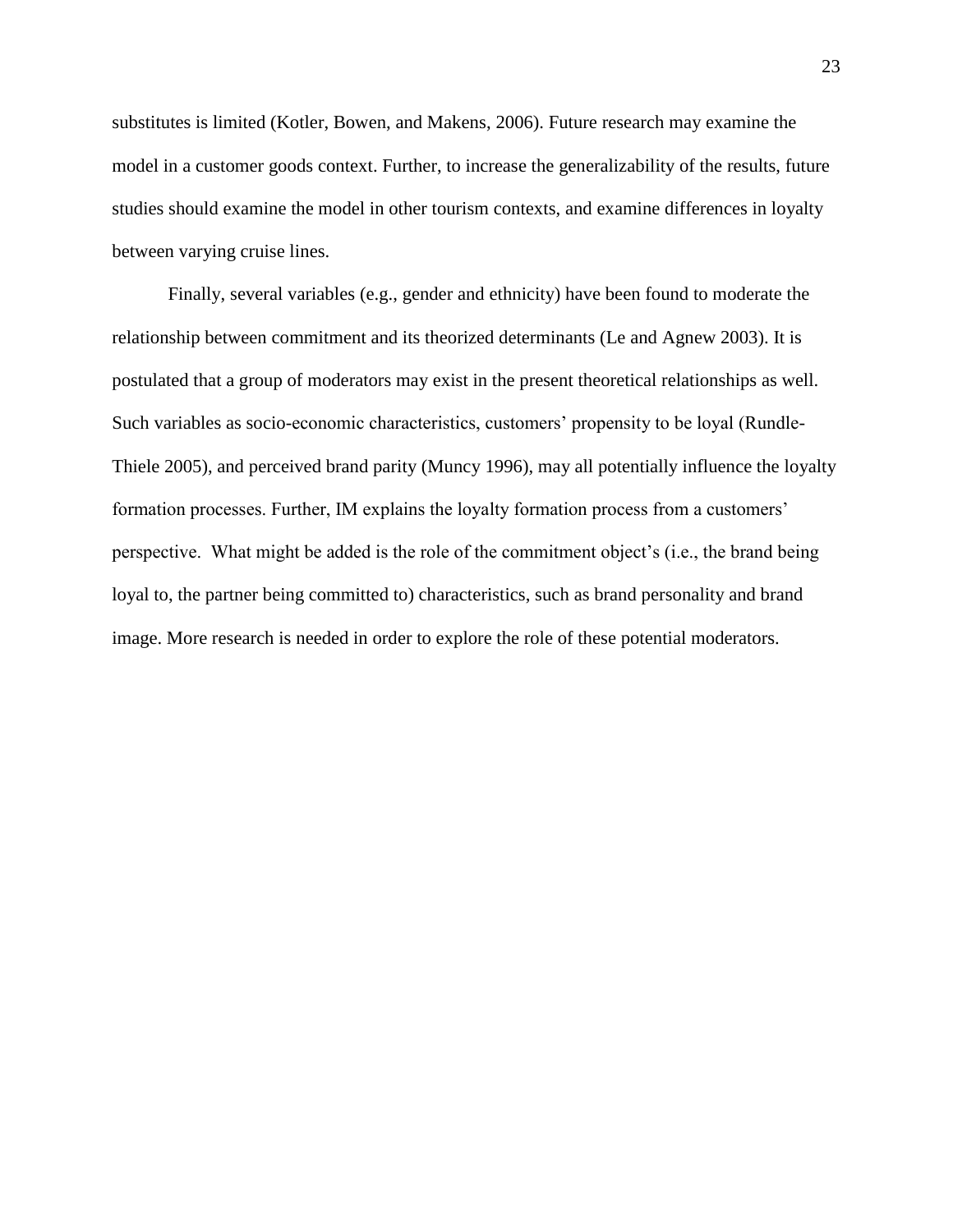#### **REFERENCE**

- Agustin, C., and J. Singh. (2005). "Curvilinear Effects of Consumer Loyalty Determinants in Relational Exchanges." *Journal of Marketing Research*, 42(1): 96-108.
- Ajzen, I. (1991). "The Theory of Planned Behavior." *Organizational Behavior and Human Decision Processes*, 50: 179-211.
- Alegre, J., and C. Juaneda. (2006). "Destination Loyalty: Consumers' Economic Behavior " *Annals of Tourism Research*, 33(3): 684-706
- Anderson, J. C., and D. W. Gerbing. (1988). "Structural Equation Modeling in Practice: A Review and Recommended Two-Step Approach." *Psychological Bulletin*, 103: 411-23.
- Anderson, J. C., and J. A. Narus. (1984). "A Model of the Distributor's Perspective of Distributor-Manufacturer Working Relationships." *Journal of Marketing*, 48(4): 62-74.
- Anderson, R. E., and S. S. Srinivasan. (2003). "E-Satisfaction and E-Loyalty: A Contingency Framework." *Psychology & Marketing*, 20(2): 123-38.
- Back, K., and S. C. Parks. (2003). "A Brand Loyalty Model Involving Cognitive, Affective, and Conative Brand Loyalty and Customer Satisfaction." *Journal of Hospitality & Tourism Research* 27(4): 419-35.
- Backman, S. J. (1991). "An Investigation of the Relationship between Activity Loyalty and Perceived Constraints." *Journal of Leisure Research*, 23(4): 332-44.
- Backman, S. J., and J. L. Crompton. (1991). "Differentiating between High, Spurious, Latent, and Low Loyalty Participants in Two Leisure Activities." *Journal of Park and Recreation Administration*, 9(2): 1-17.
- ———. (1991). "The Usefulness of Selected Variables for Predicting Activity Loyalty." *Leisure Sciences*, 13: 205-20.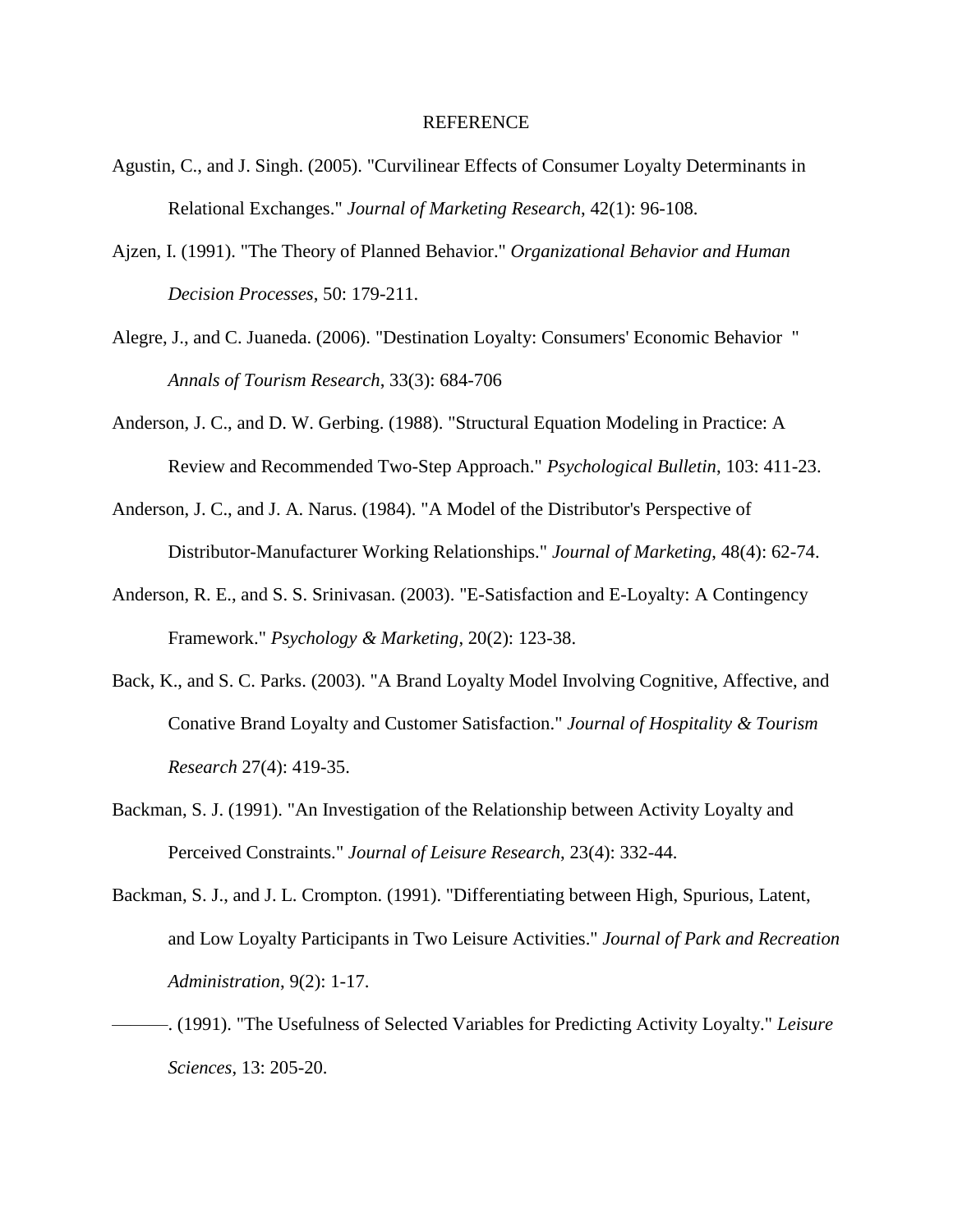- Bagozzi, R. P., and Y. Yi. (1988). "On the Evaluation of Structural Equation Models." *Journal of the Academy of Marketing Science*, 16(Spring): 74-94.
- Baker, D. A., and J. L. Crompton. (2000). "Quality, Satisfaction and Behavioral Intentions." *Annals of Tourism Research*, 27(3): 785-804.
- Becker, H. S. (1960). "Notes on the Concept of Commitment." *American Journal of Sociology*, 66(1): 32-40.
- Beerli, A., J. D. Martin, and A. Quintana. (2004). "A Model of Customer Loyalty in the Retail Banking Market." *European Journal of Marketing*, 38(1/2): 253-75.
- Bentler, P. M., and C.-P. Chou. (1987). "Practical Issues in Structural Modeling." *Sociological Methods & Research*, 16: 78-117.
- Berry, L. L., & Parasuraman, A. (1991). *Marketing Services - Competing through Quality*. New York, NY: Free Press.
- Bloemer, J. M. M., and K. de Ruyter. (1998). "On the Relationship between Store Image, Store Satisfaction and Store Loyalty." *European Journal of Marketing*, 32(5/6): 499-513.
- Bloemer, J. M. M., and H. D. P. Kasper. (1995). "The Complex Relationship between Consumer Satisfaction and Brand Loyalty " *Journal of Economic Psychology*, 16(2): 311-29.
- Bloemer, J. M. M., and J. G. A. M. Lemmink. (1992). "The Importance of Customer Satisfaction in Explaining Brand and Dealer Loyalty." *Journal of Marketing Management*, 8(4): 351- 63.
- Bollen, K. A., and R. A. Stine. (1992). "Bootstrapping Goodness-of-Fit Measures in Structural Equation Models." *Sociological Methods and Research*, 21: 205-29.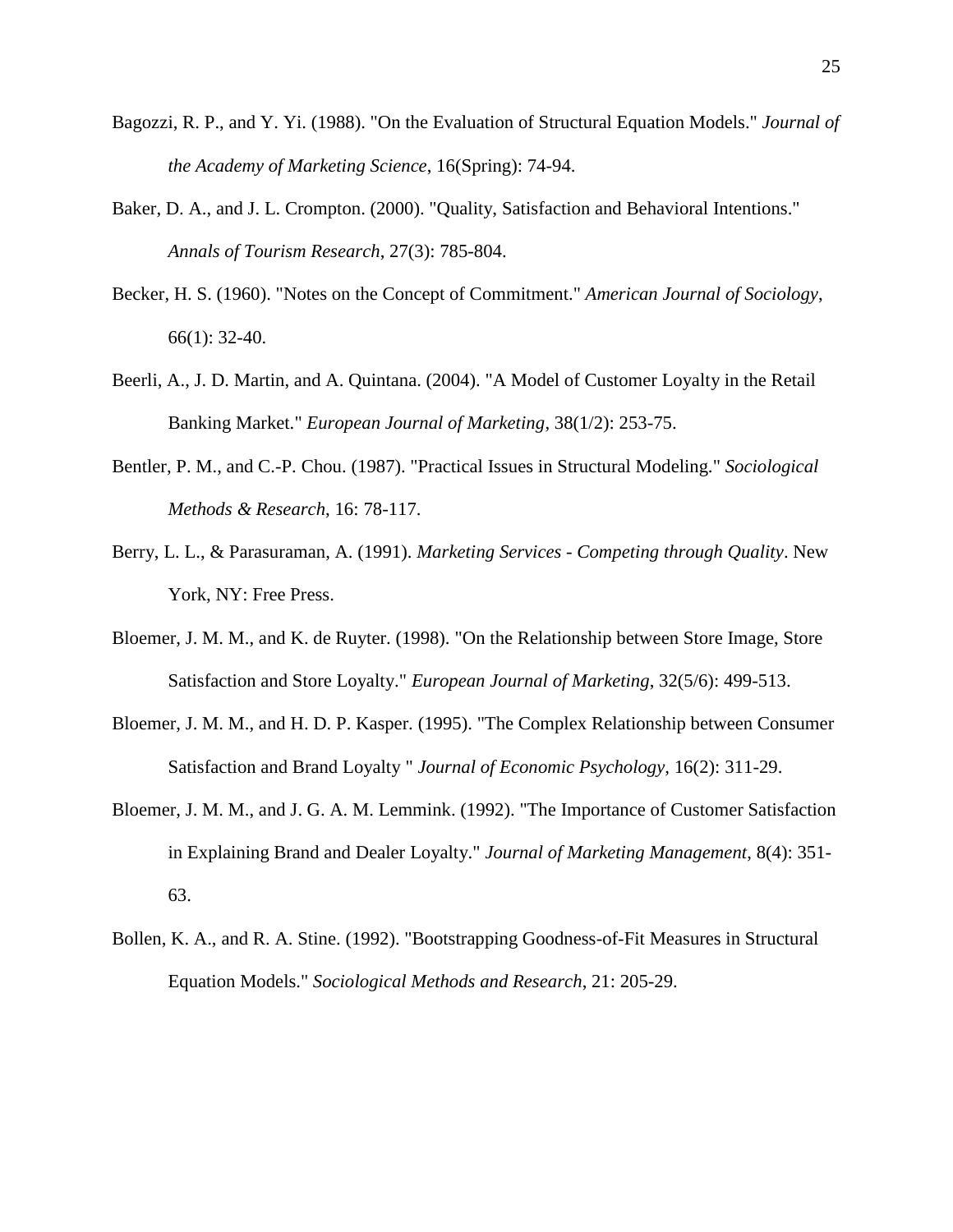- Bowen, J. T., and S. Chen. (2001). "The Relationship between Customer Loyalty and Customer Satisfaction." *International Journal of Contemporary Hospitality Management*, 13(5): 213-17.
- Buchanan, T. (1985). "Commitment and Leisure Behavior: A Theoretical Perspective." *Leisure Sciences*, 7(4): 401-20.
- Byrne, B. M. (2001). *Strucutral Equation Modeling with Amos: Basic Concepts, Applications, and Programming*. Mahwah, New Jersey: Lawrence Erlbaum Associates.
- CLIA.(2005). "CLIA's 2004 Cruise Market Profile: Report of Findings." http://www.cruising.org/press/research/2004%20market%20Profile%20Presentation\_files /frame.htm.
- CLIA (2006a). http://www.cruising.org/CruiseLines/index.cfm.
- —— (2006b). "About CLIA." http://www.cruising.org/about.cfm.
- Cohen, J. (1988). *Statistical Power Analysis for the Behavioral Sciences* 2nd ed. Hilldale, NJ: Lawrence Erlbaum Associates.
- Cohen, J., P. Cohen, S. G. West, and L. S. Aiken. (2003). *Applied Multiple Regression/Correlation Analysis for the Behavioral Sciences* 3rd ed. Mahwah, NJ: Lawrence Erlbaum Associates.
- Day, G. S. (2000). "Managing Market Relationships." *Journal of the Academy of Marketing Science*, 28(Winter): 24-30.
- ———. (1969). "A Two Dimensional Concept of Brand Loyalty." *Journal of Advertising Research*, 9: 29-35.
- Dennis, J. M. (2001). "Are Internet Panels Creating Professional Respondents?" *Marketing Research*, 13(2): 34-38.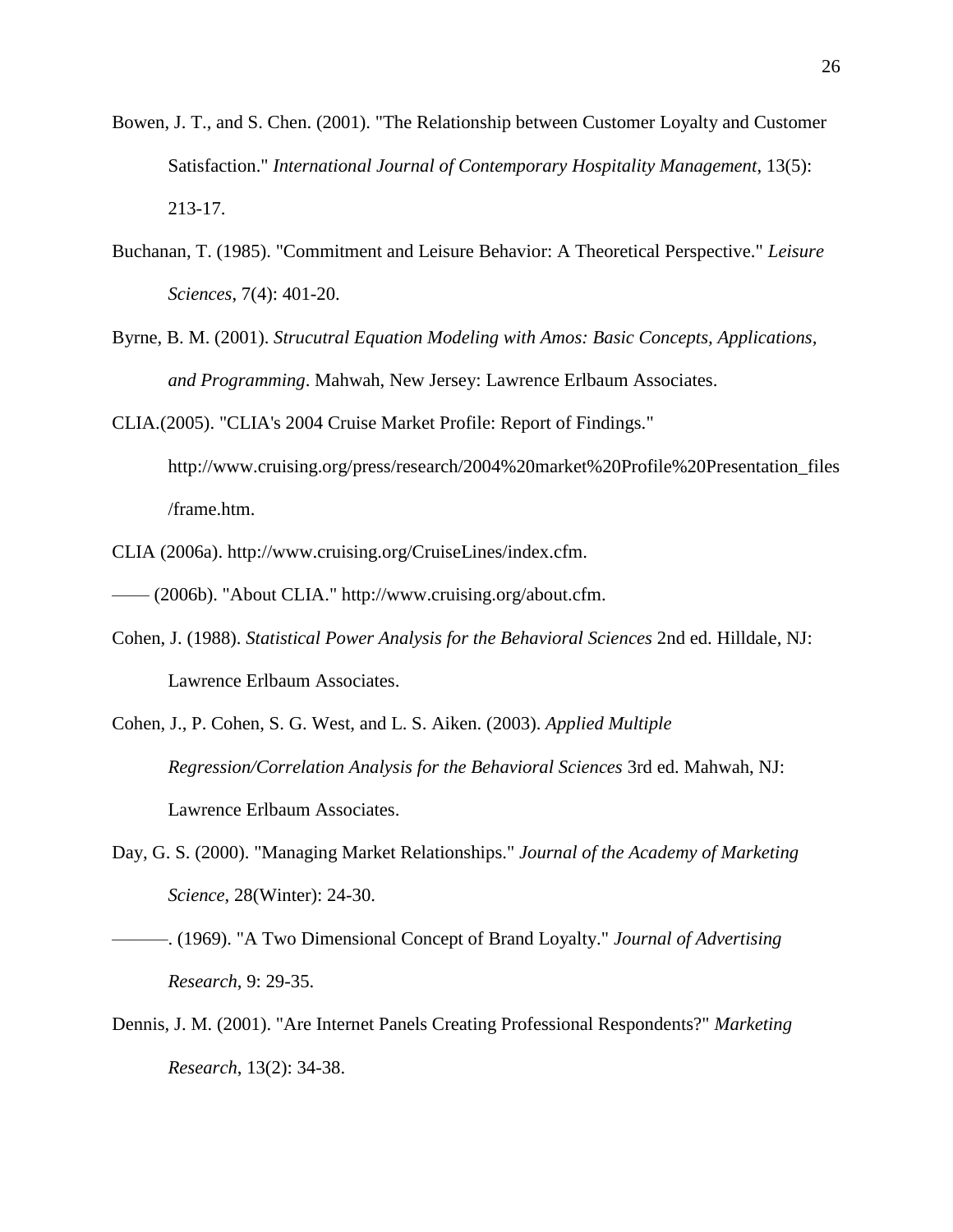- Deutskens, E. C., A. d. Jong, K. d. Ruyter, and M. G. M. Wetzels. (2006). "Comparing the Generalizability of Online and Mail Surveys in Cross-National Service Quality Research." *Marketing Letters*, forthcoming.
- Dick, A. S., and K. Basu. (1994). "Customer Loyalty: Toward an Integrated Framework." *Journal of the Academy of Marketing Science*, 22(2): 99-113.
- Duffy, B., K. Smith, G. Terhanian, and J. Bremer. (2005). "Comparing Data from Online and Face-to-Face Surveys." *International Journal of Market Research*, 47(6): 615-39.
- Farrell, D., and C. E. Rusbult. (1981). "Exchange Variables as Predictors of Job Satisfaction, Job Commitment, and Turnover: The Impact of Rewards, Costs, Alternatives, and Investments." *Organizational Behavior and Human Performance*, 28: 78-95.
- Fornell, C., and D. Larcker. (1981). "Evaluating Structural Equation Models with Unobservable Variables and Measurement Error." *Journal of Marketing Research*, 18: 39-50.
- Fournier, S. (1998). "Consumers and Their Brands: Developing Relationship Theory in Consumer Research." *Journal of Consumer Research*, 24(March): 343-73.
- Ganesh, J., M. J. Arnold, and K. E. Reynolds. (2000). "Understanding the Customer Base of Service Providers: An Examination of the Differences between Switchers and Stayers." *Journal of Marketing*, 64(3): 65-87.
- Hatcher, L. (1994). *A Step-by-Step Approach to Using the Sas System for Factor Analysis and Structural Equation Modeling*. Cary, NC: SAS Institute Inc. .
- Hellier, P. K., G. M. Geursen, R. A. Carr, and J. A. Rickard. (2003). "Customer Repurchase Intention: A General Structural Equation Model." *European Journal of Marketing*, 37(11/12): 1762-800.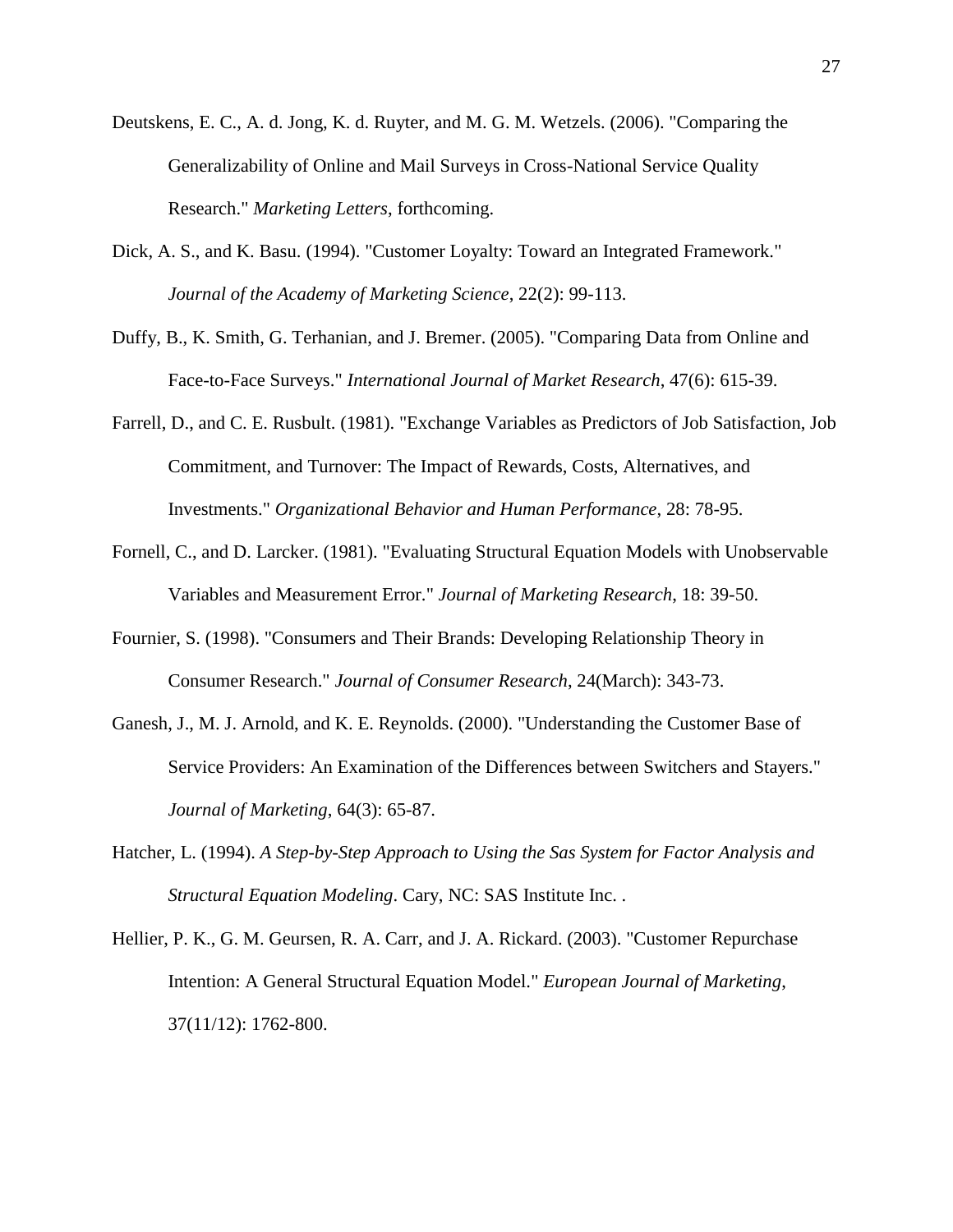- Homburg, C., and A. Giering. (2001). "Personal Characteristics as Moderators of the Relationship between Customer Satisfaction and Loyalty-an Empirical Analysis." *Psychology & Marketing*, 18(1): 43-66.
- Iso-Ahola, S. E. (1986). "A Theory of Substitutability of Leisure Behavior." *Leisure Sciences*, 8(4): 367-89.
- Iwasaki, Y., and M. Havitz. (2004). "Examining Relationships between Leisure Involvement, Psychological Commitment and Loyalty to a Recreation Agency." *Journal of Leisure Research*, 36(1): 45-72.
- Jacoby, J., and R. Chestnut. (1978). *Brand Loyalty Measurement and Management*. New York: Wiley.
- Johnson, M. D. (1984). "Consumer Choice Strategies for Comparing Noncomparable Alternatives " *Journal of Consumer Research*, 11(3): 741-53.
- Johnson, M. P. (1991). "Commitment to Personal Relationships." *Advances in Personal Relationships*, 3: 117-43.
- Jones, M. A., D. L. Mothersbaugh, and S. E. Beatty. (2000). "Switching Barriers and Repurchasing Intentions in Services." *Journal of Retailing*, 76(2): 259-74.
- Jones, T. (2003). "Personal, Professional, and Service Company Commitments in Service Relationships." Dissertation, Queen's university, Kingston,Ontario, Canada.
- Jones, T., and S. F. Taylor. (2007). "The Conceptual Domain of Service Loyalty: How Many Dimensions?" *Journal of Services Marketing*. 26(1): .
- Kelley, H. H., and J. W. Thibaut. (1978). *Interpersonal Relations: A Theory of Interdependence*. New York.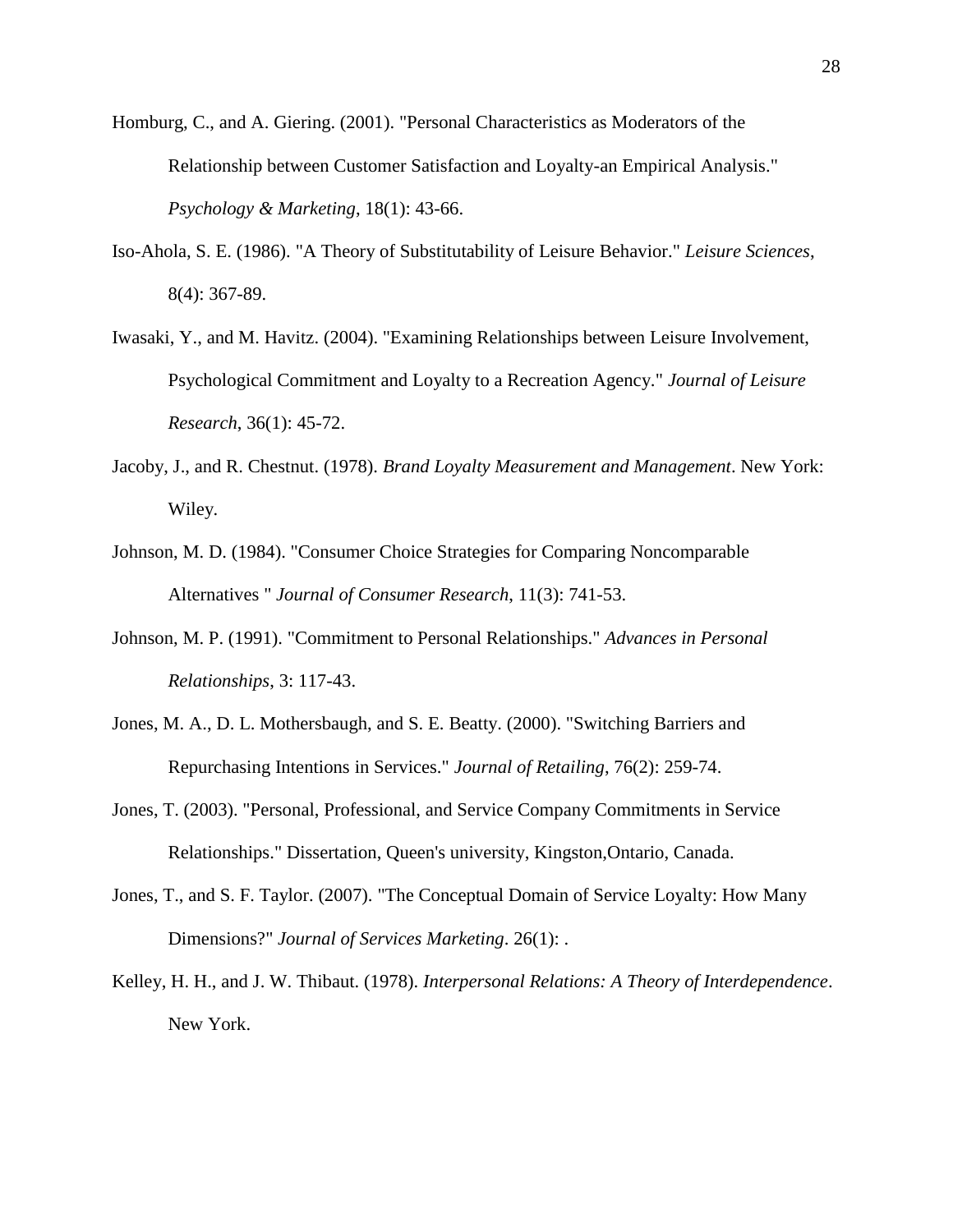- Kline, R. B. (2005). *Principles and Practice of Structural Equation Modeling* 2nd ed. New York, NY: Guilford.
- Kotler, P. (1984). *Marketing Management: Analysis, Planning, and Control*. 5th ed. Englewood Cliffs, NJ: Prentice Hall.
- Kotler, P., Bowen, J., & Makens, J. (2006). *Marketing for Hospitality and Tourism* (4th ed.). Upper Saddle River, NJ.: Prentice Hall.
- Kyle, G., A. R. Graefe, R. Manning, and J. Bacon. (2004). "Predictors of Behavioral Loyalty among Hikers Along the Appalachian Trail." *Leisure Sciences*, 26: 99-118.
- Lam, S. Y., V. Shankar, M. K. Erramilli, and B. Murthy. (2004). "Customer Value, Satisfaction, Loyalty, and Switching Costs: An Illustration from a Business-to-Business Service Context." *Journal of the Academy of Marketing Science*, 32(3): 293-311.
- Le, B., and C. R. Agnew. (2003). "Commitment and Its Theorized Determinants: A Meta-Analysis of the Investment Model." *Personal Relationships*, 10: 37-57.
- Lee, M., and L. F. Cunningham. (2001). "A Cost/Benefit Approach to Understanding Service Loyalty " *Journal of Services Marketing*, 15(2): 113-30.
- Levinger, G. (1979). "A Social Exchange View on the Dissolution of Pair Relationships." In *Social Exchanges in Developing Relationships*, edited by R. L. Burgess and T. L. Huston, New York: Academic Press. pp. 169-93
- Li, X. & Petrick, J. (In press). Reexamining the dimensionality of brand loyalty: The case of the cruise industry. *Journal of Travel & Tourism Marketing.*
- Lois, P., J. Wang, A. Wall, and T. Ruxton. (2004). "Formal Safety Assessment of Cruise Ships." *Tourism Management*, 25(1): 93-109.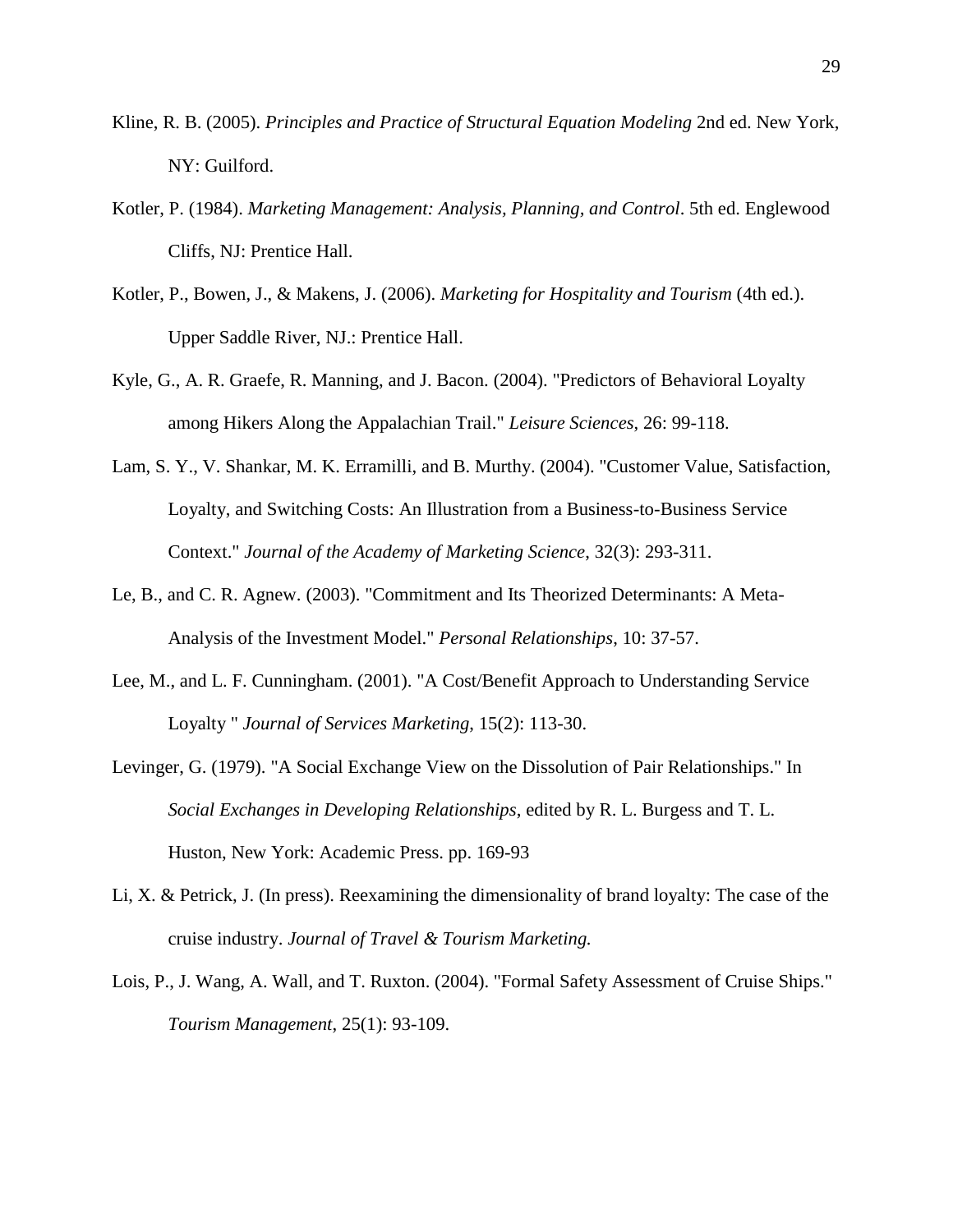- MacCallum, R. C., and J. T. Austin. (2000). "Applications of Structural Equation Modeling in Psychological Research." *Annual Review of Psychology*, 51: 201-26.
- MacCallum, R. C., M. W. Browne, and H. M. Sugawara. (1996). "Power Analysis and Determination of Sample Size for Covariance Structure Modeling " *Psychological Methods*, 1(2): 130-49.
- Mardia, K. V. (1970). "Measures of Multivariate Skewness and Kurtosis with Applications." *Biometrika*, 57: 519-30.
- McWilliams, E. G., and N. Nadkarni. "Differences in Reported Travel Behavior for an Online Panel Versus Mail Panel " In *e-Review of Tourism Research (eRTR)*, 16-17, 2005.
- Morais, D. B. (2000). "Reconceptualization of Loyalty under a Resource Investment Perspective: A Study of Group Leaders in the Leisure Service Industry." Doctoral Dissertation., Clemson University.
- Morais, D. B., S. J. Backman, and M. J. Dorsch. (2003). "Toward the Operationalization of Resource Investments Made between Customers and Providers of a Tourism Service." *Journal of Travel Research*, 41(4): 362-74.
- Morais, D. B., M. J. Dorsch, and S. J. Backman. (2004). "Can Tourism Providers Buy Their Customers' Loyalty? Examining the Influence of Customer-Provider Investments on Loyalty." *Journal of Travel Research*, 42(3): 235-43.
- Muncy, J. A. (1996). "Measuring Perceived Brand Parity." *Advances in Consumer Research*, 23(1): 411-17.
- Netemeyer, R. G., W. O. Bearden, and S. Sharma. (2003). *Scaling Procedures: Issues and Applications*. Thousand Oaks: Sage Publications.

Nunnally, J., and I. Bernstein. (1994). *Psychometric Theory*. 3rd ed. New York: McGraw-Hill.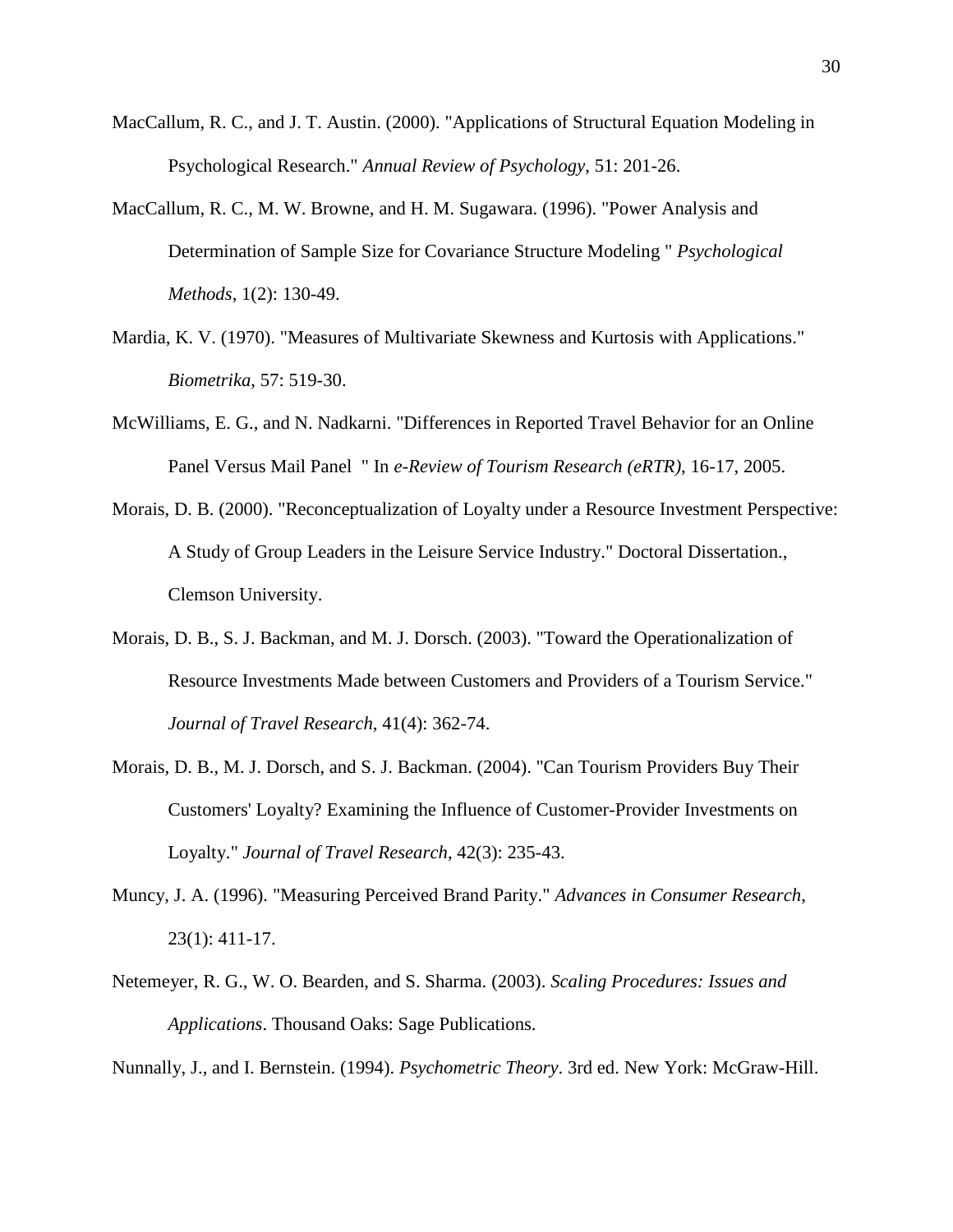- Oliver, N. (1990). "Rewards, Investments, Alternatives and Organizational Commitment: Empirical and Evidence and Theoretical Development." *Journal of Occupational Psychology*, 63: 19-31.
- Oliver, R. L. (1999). "Whence Consumer Loyalty." *Journal of Marketing Research*, 63(Special Issue): 33-44.
- Olsen, S. O. (2002). "Comparative Evaluation and the Relationship between Quality, Satisfaction, and Repurchase Loyalty." *Journal of the Academy of Marketing Science*, 30(3): 240-49.
- Petrick, J. F. (2004). "Are Loyal Visitors Desired Visitors?" *Tourism Management*, 25(4): 463- 70.
- Ping, R. (1993). "The Effects of Satisfaction and Structural Constraints on Retailer Exiting, Voice, Loyalty, Opportunism, and Neglect." *Journal of Retailing*, 69(3): 320-52.
- Pritchard, M. P., and D. Howard. (1997). "The Loyal Traveler: Examining a Typology of Service Patronage." *Journal of Travel Research*, 35(4): 2-10.
- Rundle-Thiele, S. (2005). "Loyalty: An Empirical Exploration of Theoretical Structure in Two Service Markets." Doctoral Dissertation, University of South Australia, Adelaide, Australia.
- Rusbult, C. E. (1991). "Commentary on Johnson's 'Commitment to Personal Relationships': What's Interesting, and What's New?" *Advances in Personal Relationships*, 3: 151-69.
- ———. (1980). "Commitment and Satisfaction in Romantic Associations: A Test of the Investment Model." *Journal of Experimental Social Psychology*, 16: 172-86.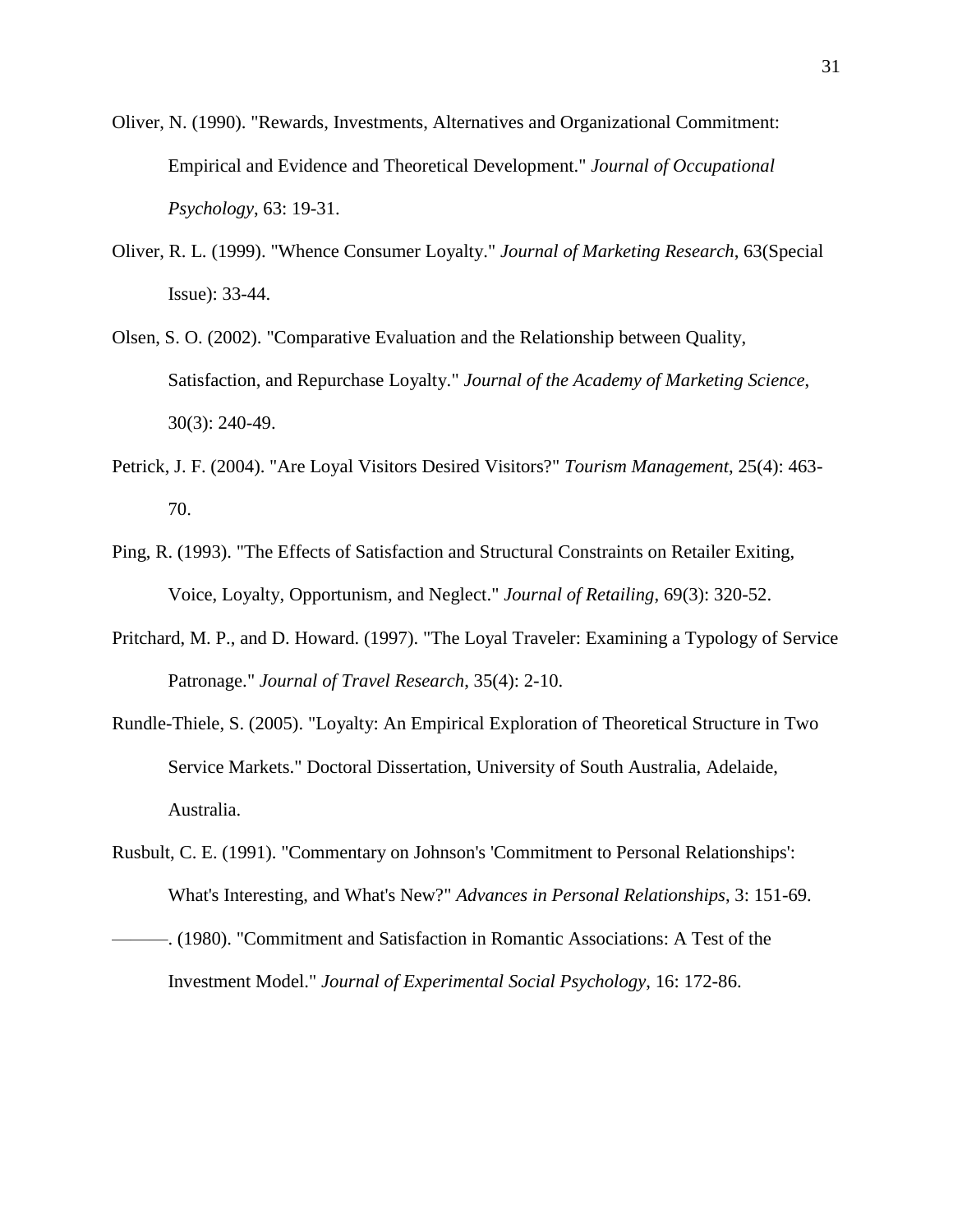- ———. (1983). "A Longitudinal Test of the Investment Model: The Development (and Deterioration) of Satisfaction and Commitment in Heterosexual Involvements." *Journal of Personality and Social Psychology*, 45: 101-17.
- ———. (1980). "Satisfaction and Commitment in Friendships." *Representative Research in Social Psychology*, 11: 96-105.

Rusbult, C. E., S. M. Drigotas, and J. Verette. (1994). "The Investment Model: An Interdependence Analysis of Commitment Processes and Relationship Maintenance Phenomena." In *Communication and Relational Maintenance*, edited by D. J. Canary and L. Stafford, San Diego: Academic Press. pp. 115-39

- Rusbult, C. E., J. M. Martz, and C. R. Agnew. (1998). "The Investment Model Scale: Measuring Commitment Level, Satisfaction Level, Quality of Alternatives, and Investment Size." *Personal Relationships*, 5: 357-91.
- Sheth, J. N., and A. Parvatiyar. (1995). "The Evolution of Relationship Marketing." *International Business Review*, 4(4): 397-418.
- Skogland, I., and J. A. Siguaw. (2004). "Are Your Satisfied Customers Loyal?" *Cornell Hotel & Restaurant Administration Quarterly*, 45(3): 221-34.
- Spreng, R. A., S. B. MacKenzie, and R. W. Olshavsky. (1996). "A Reexamination of the Determinants of Consumer Satisfaction." *Journal of Marketing*, 60(3): 15-32.
- Sylvia, S. N. (2004). "An Ecological Understanding of Recreational Physical Activity among Young Adults." Dissertation, The Pennsylvania State University, University Park, PA.

Thibaut, J. W., and H. H. Kelley. (1959). *The Social Psychology of Groups*. New York.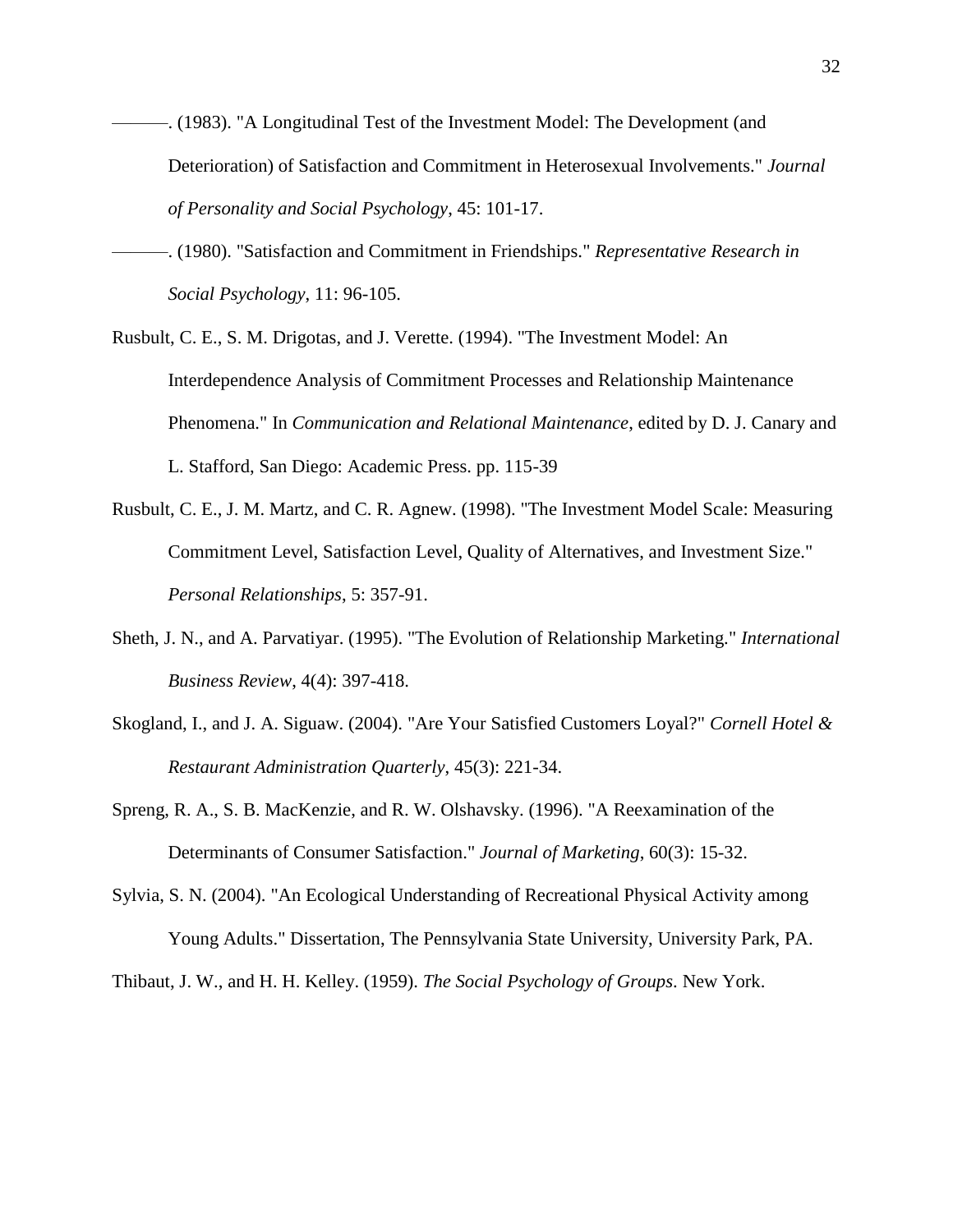- Ullman, J. B. (2001). "Structural Equation Modeling." In *Using Multivariate Statistics*, edited by Barbara G. Tabachnick and Linda S. Fidell, Needham Heights, MA: Allyn & Bacon. pp. 653-771
- Wang, X. H., and B. Z. Yang. (2001). "Fixed and Sunk Costs Revisited." *Journal of Economic Education*, 32(2): 178-85.
- Wie, B. W. (2005). "A Dynamic Game Model of Strategic Capacity Investment in the Cruise Line Industry." *Tourism Management*, 26(2): 203-17.
- Yoon, Y., and M. Uysal. (2005). "An Examination of the Effects of Motivation and Satisfaction on Destination Loyalty: A Structural Model." *Tourism Management*, 26(1): 45-56.
- Zeithaml, V. A., A. Parasuraman, and L. L. Berry. (1990). *Delivering Quality Service: Balancing Customer Perceptions and Expectations*. New York: The Free Press.

Zoomerang. (2005). Zoompanel and Sample Sales Training.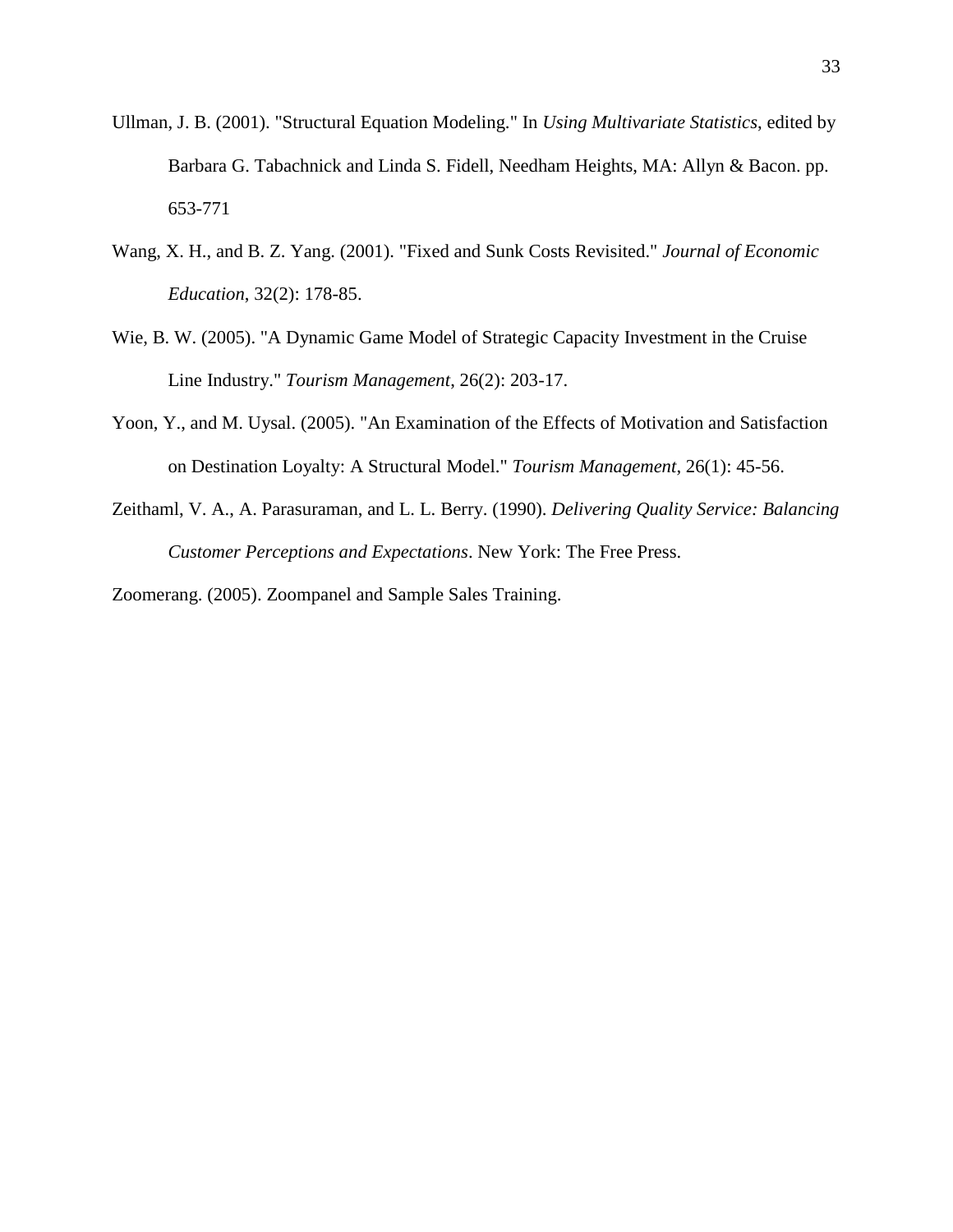

Figure 1. The Proposed Model of Brand Loyalty Formation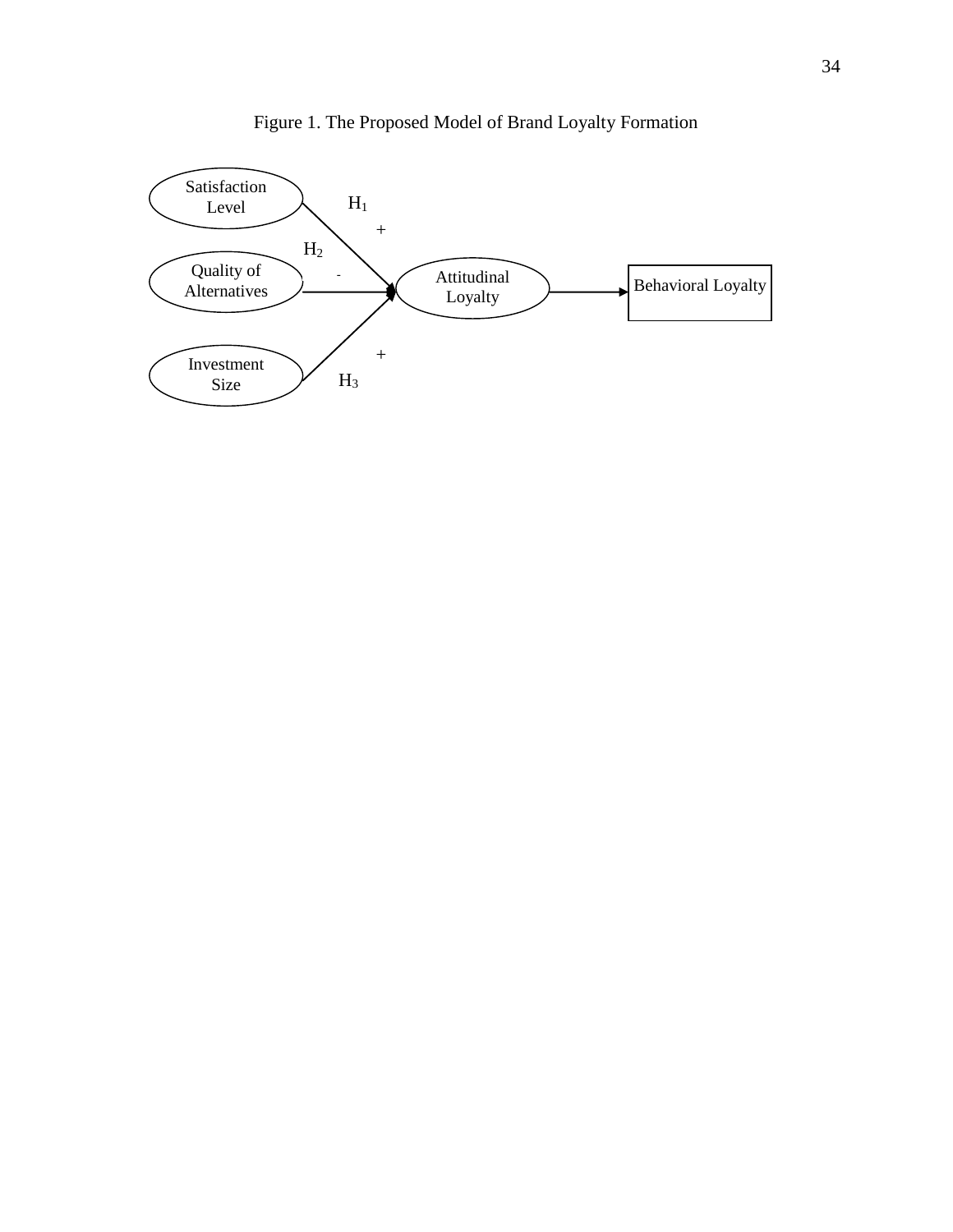# Table 1. Measurement Property

|                                | Scale Items <sup>a</sup>                                                                                                                                                                 | Cronbach<br>$\alpha$ | Composite<br>Reliability      | Factor<br>Loading | $t$ value <sup>b</sup> |
|--------------------------------|------------------------------------------------------------------------------------------------------------------------------------------------------------------------------------------|----------------------|-------------------------------|-------------------|------------------------|
| Satisfaction (SAT)             |                                                                                                                                                                                          | 0.953                | 0.955                         |                   |                        |
| sat1                           | Your overall experience with <name> is: from "very dissatisfied" to "very satisfied"</name>                                                                                              |                      |                               | 0.886(0.887)      |                        |
| sat2                           | Your overall experience with <name> is: from "very displeased" to "very pleased"</name>                                                                                                  |                      |                               | 0.953(0.955)      | 36.891                 |
| sat3                           | Your overall experience with <name> is: from "very frustrated" to "very contented"</name>                                                                                                |                      |                               | 0.911(0.909)      | 32.919                 |
| sat4                           | Your overall experience with <name> is: from "terrible" to "delighted"</name>                                                                                                            |                      |                               | 0.919(0.919)      | 33.637                 |
| Quality of Alternatives (QALT) |                                                                                                                                                                                          | 0.904                | 0.897                         |                   |                        |
| qalt1                          | The cruise lines other than $\langle$ name which I might be cruising with are very appealing                                                                                             |                      |                               | 0.806(0.805)      |                        |
| qalt2                          | My alternatives to $\langle$ name $\rangle$ (e.g., cruising with another cruise line, spending my<br>vacation on other leisure activities instead of cruising, etc.) are close to ideal  |                      |                               | 0.633(0.630)      | 15.534                 |
| qalt3                          | If I weren't cruising with <name>, I would do fine-I would find another good cruise line</name>                                                                                          |                      |                               | 0.855(0.855)      | 22.943                 |
| qalt4                          | My alternatives to $\langle$ name $\rangle$ (e.g., cruising with another cruise line, spending my<br>vacation on other leisure activities instead of cruising, etc.) are appealing to me |                      |                               | 0.772(0.774)      | 20.03                  |
| qalt5                          | My cruising needs could easily be fulfilled by an alternative cruise line.                                                                                                               |                      |                               | 0.899(0.899)      | 24.369                 |
| <b>Investment Size (INV)</b>   |                                                                                                                                                                                          | 0.806                | 0.815                         |                   |                        |
| inv1                           | It takes me a great deal of time and effort to get used to a new cruise line.                                                                                                            |                      |                               | 0.814(0.814)      |                        |
| inv2                           | It costs me too much to switch to another cruise line.                                                                                                                                   |                      |                               | 0.826(0.827)      | 21.288                 |
| inv3                           | I am emotionally invested in cruising with $\langle$ name $\rangle$ <sup>c</sup>                                                                                                         |                      |                               |                   |                        |
| inv4                           | I have cruised multiple times with <name></name>                                                                                                                                         |                      |                               | 0.432(0.432)      | 9.976                  |
| inv5                           | I have spent a lot of money in cruising with <name></name>                                                                                                                               |                      |                               | 0.411(0.410)      | 9.453                  |
| inv6                           | In general it would be a hassle switching to another cruise line.                                                                                                                        |                      |                               | 0.867(0.866)      | 22.329                 |
| Attitudinal Loyalty (ATTLOY)   |                                                                                                                                                                                          | 0.965                | 0.966                         |                   |                        |
| att1                           | I believe <name> provides more benefits than other cruise lines in its category</name>                                                                                                   |                      |                               | 0.897(0.897)      |                        |
| att <sub>2</sub>               | No other cruise line performs better services than <name></name>                                                                                                                         |                      |                               | 0.884(0.884)      | 32.005                 |
| att <sub>3</sub>               | I feel better when I cruise with <name></name>                                                                                                                                           |                      |                               | 0.944(0.944)      | 38.109                 |
| att4                           | I like <name> more than other cruise lines</name>                                                                                                                                        |                      |                               | 0.951(0.951)      | 39.019                 |
| att <sub>5</sub>               | I consider <name> my first cruising choice</name>                                                                                                                                        |                      |                               | 0.931(0.931)      | 36.652                 |
|                                | Behavioral Loyalty (BEHLOY)                                                                                                                                                              |                      |                               |                   |                        |
|                                | During the last 3 years, how many times did you cruise with <name>?</name>                                                                                                               | $M=0.686$            | St. Dev= $0.300$              |                   |                        |
| beh1                           | During the last 3 years, how many times did you cruise with any cruise line(including<br>$\langle$ name $\rangle$ ?                                                                      |                      |                               |                   |                        |
|                                | Note: Bootstrapped estimates are listed in parenthesis                                                                                                                                   |                      |                               |                   |                        |
|                                | <sup>b</sup> : All <i>t</i> -tests were significant at $p<0.001$<br><sup>a</sup> : All items were measured on 7-point scales                                                             |                      | $\degree$ : Deleted in Step 2 |                   |                        |

<sup>b</sup>: All *t*-tests were significant at  $p<0.001$ 

: Deleted in Step 2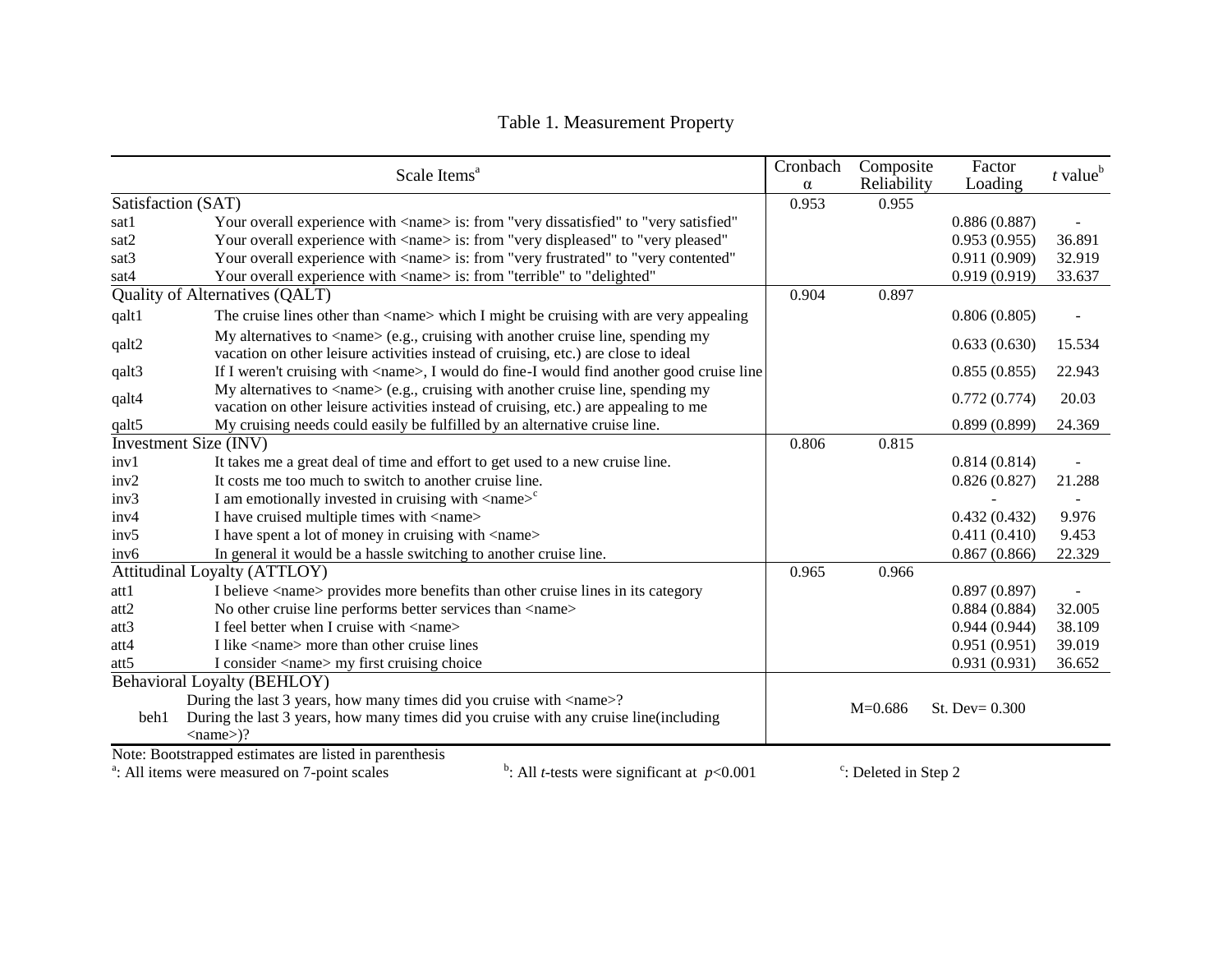

\*\*\* *p*<0.001